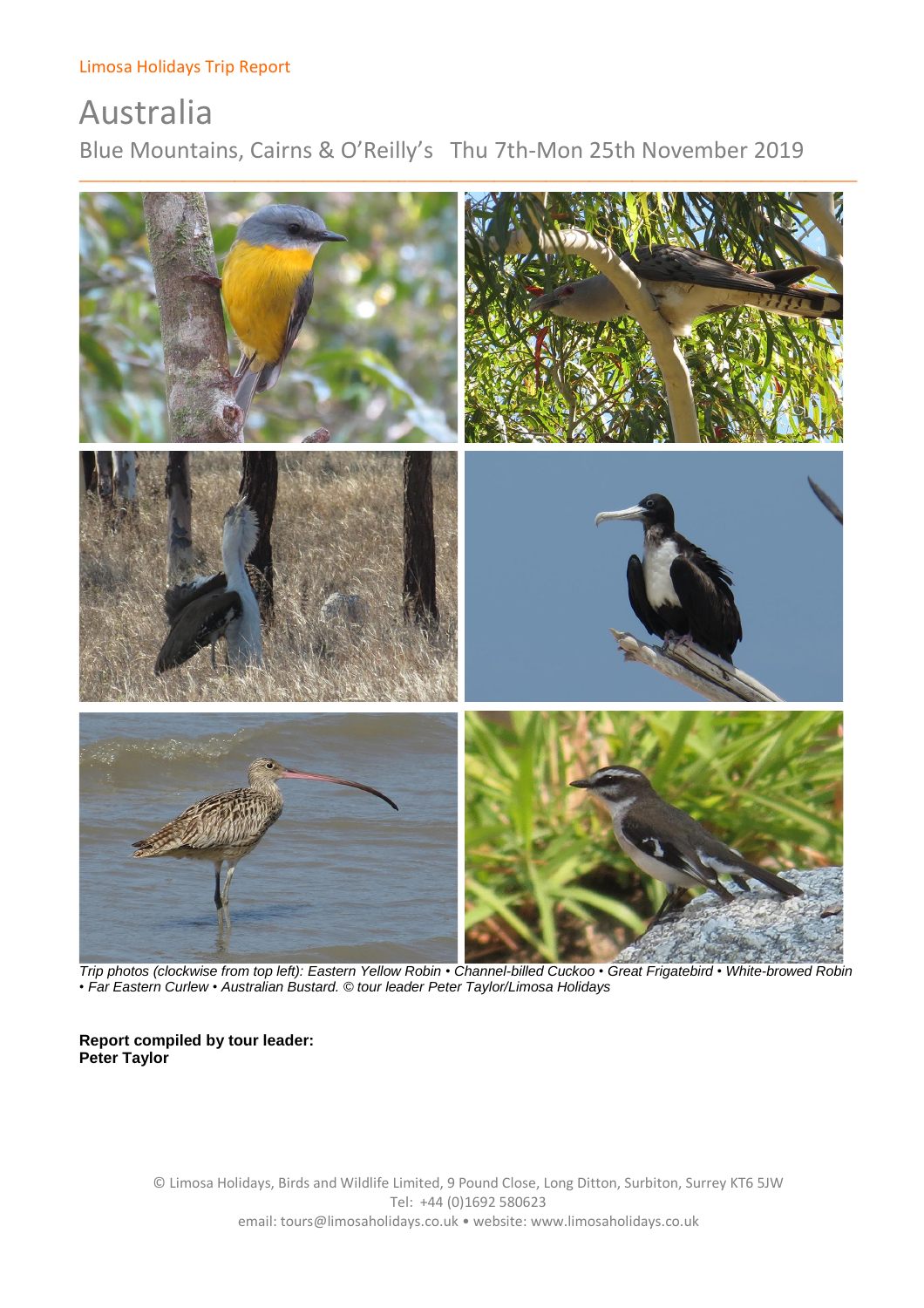# **Australia | Blue Mountains, Cairns & O'Reilly's**

**Tour Leaders:** Peter Taylor as principal guide, *with* Carol Probets (Capertee Valley), Alan Gillanders (Yungaburra) and Duncan Fowler (O'Reilly's) *and tour participants* Ray & Sue Hiley, Fridolin Kerr, Brendan Murphy, Ken Sutton, Lynda Vincent and Sally Wearing.

 $\Box$  , and the contribution of the contribution of the contribution of the contribution of the contribution of the contribution of the contribution of the contribution of the contribution of the contribution of the contri

With the flight from London right on time and a quick detour to pick up some luggage from a nearby hotel, we were quickly on our way south towards Botany Bay. The Kamay-Botany Bay National Park usually gives a gentle introduction to Australia's diverse avifauna and the flocks of rowdy Sulphur-crested Cockatoos and Little Corellas with a few Noisy Miners and a Crested Pigeon suggested nothing different. However, the sight of two giant Channel-billed Cuckoos feeding in the low canopy above our heads hinted at more interesting times ahead. A stroll along one of the many pathways traversing the park soon yielded more unfamiliar species. A family of Variegated Fairywrens, the males showing brightly in red and blue and tiny Spotted Pardalotes appeared as well as Red Wattlebirds and the much more familiar Laughing Kookaburra, the world's largest kingfisher. A short drive away lies Royal National Park, second oldest only to Yellowstone and, as often happens on a warm and sunny Sydney weekend, there were lots of visitors, some canoeing, some picnicking and even some getting married!

After a hearty lunch we managed to find a quiet track and before long another fairywren, this time Superb. Voted bird of the trip by the group, the male of this species is resplendent in various shades of blue and black and appropriately adorns the cover of the bird checklist! More honeyeaters tantalised us here – Lewin's with its machine-gun call, New Holland and Yellow-faced – along with a Sacred Kingfisher and a Cicadabird that passed back and forth over our heads. On the placid waters of the Hacking River we encountered several species of waterfowl, all seemingly unconcerned by the presence of so many humans. Chestnut Teals, Pacific Black Ducks and two species of cormorant, both Little Pied and Little Black were noted.

Late afternoon saw us arrive at Jamberoo, a typical Aussie town with a typical Aussie pub! This was to be our first encounter with the rather generous portions typically offered up with pub meals (more chips anyone?). However the company was jovial and the birds performed on cue as we ventured out into the local park next morning. Flocks of Long-billed Corellas and Galahs shrieked from the tops of the pine trees and Topknot Pigeons feasted on the flowering fig trees, while the nectar rich yellow flowers of the Silky Oak trees attracted Satin Bowerbirds, Australian Figbirds, Little and Red Wattlebirds and Olive-backed Orioles.

About 500m above Jamberoo lies Barren Grounds on the Budderoo Plateau, dominated by heathland and low eucalypts. Here we had a rare glimpse of a male Southern Emuwren, a little peculiar in that he appeared to have no tail! The mournful descending call of a Fan-tailed Cuckoo was heard and we were soon able to scope this annual visitor on his perch. Later a Rufous Fantail flitted around some of the denser shrubs near the park entrance. At the foot of the scarp lies the Minnamurra Rainforest, much wetter and typically dominated by rainforest species. When we arrived it was apparent that the Visitor Centre was in the process of being partially demolished ready for refurbishment but fortunately the Lyrebird Café was still open for business! Following a delightful lunch we meandered along the boardwalk and trails through the impressive forest looking in particular for lyrebirds, scratching through the undergrowth. A Bassian Thrush appeared and gave us false hope but lingered a while for photos. By the end of the 1.2 km loop we had had not a sign but as we approached the parked minibus, the sounds of many different bird calls seemed to be emanating from somewhere near the flowing creek. Sure enough, not 10m away over the brow of a small ridge was a young male Superb Lyrebird, digging away in the leaf litter, quite content for everyone to sneak closer to take photos. He then nonchalantly stepped down from the bank and strolled through the now empty outdoor café!

That evening, after another whopping serve of pub food, we drove back up the scarp intending to listen out for Ground Parrots at Barren Grounds at dusk. Part way up the hill we were stopped in our tracks by a couple of Common Wombats, feeding in a roadside garden, possibly just emerged from their burrows. This is an animal we rarely see in the daytime and one of the iconic Australian marsupials always hoped for. Moments later a Superb Lyrebird hurtled across the steep road in front of the minibus, diving into dense rainforest on the other side. Our euphoria was dampened however when minutes later we arrived at Barren Grounds to find the gate shut and a sign saying the park was now closed (as of an hour ago) because of the severe bushfire conditions forecast for the Greater Sydney area. These same conditions were to plague us for the next two days. Luckily however, Fitzroy Falls was open when we arrived there next morning (although the café was closed for yet more renovations!). Because of the forecast heat we decided to walk some of the west rim first and it turned out to be a fortuitous decision. Right on the edge of the trail, feeding in a patch of casuarinas, was a family of three Glossy Black Cockatoos only a few metres above our heads. We watched and photographed them from below, listening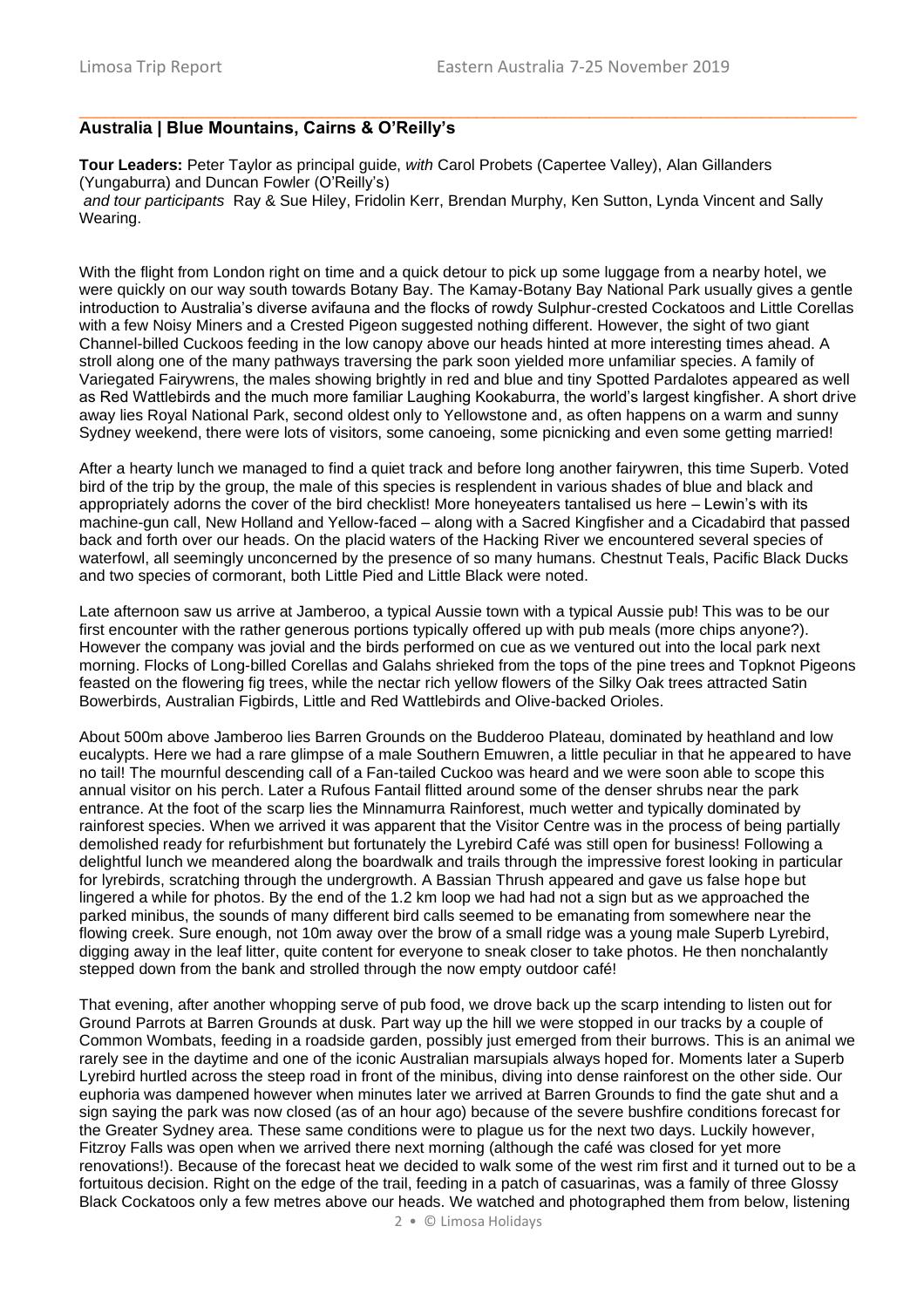as they chatted to each other and crunched their way through countless sheoak cones to extract the tiny seeds. More lyrebirds were spotted in the undergrowth, casually scratching for grubs and other delicacies and several Golden Whistlers were heard and seen in the over-storey. As we returned to the Visitor Centre we found the gate shut and a "park closed" sign in place. A Parks & Wildlife Ranger then escorted us from the premises explaining that the severe bushfire risk announcement meant that all visitors had to leave. A quick bite to eat at a local café then we began the longish drive northwards to the Blue Mountains, passing firstly through Bowral, home to the famous Bradman Museum.

Once checked into our motel in Katoomba, it was good to get out and stretch our legs with a short walk down to Echo Point and the Three Sisters Lookout. As we played at being tourists, a ghostly looking raptor soared down from a perch high above the rocky outcrops in front of us, effortlessly wheeling around before alighting in a tree. This was the first time a Grey Goshawk had been seen here on this tour and a great spectacle it was. That night we dined at the brand new RSL (Returned Serviceman's League) Club, only recently reopened after it had been burned down a couple of years prior. The building and décor was quite palatial and the food rather good so we decided to eat there again the following night too.

Next day the weather forecast was for hotter conditions which meant that all sections of the Blue Mountains National Park were closed due to catastrophic fire danger risk, even the ever reliable Blackheath Rhododendron Gardens. A detour along Hat Hill Rd found us at a deserted local dog exercise area where a pair of Scarlet Robins were perching on fence posts. This was an exciting development since this species had only been recorded on this tour once previously. However, within minutes of us arriving so did a convoy of dog-owners and before long the area was alive with bounding pooches. Still, we managed to find a relatively quiet track where the robins had taken refuge along with New Holland Honeyeaters and Brown Thornbills.

The Old Ford Reserve down the Megalong Valley Rd was also closed but we could still walk along the bitumen road and across the causeway. Here we found yet more honeyeaters in White-eared and White-naped and a few White-winged Choughs patrolling the empty campground. Over lunch back at a café in Katoomba we discussed our options for the afternoon and settled on a local park which had picnic facilities and a playground on the shores of an ornamental lake known as Wentworth Falls Lake. Not particularly inspiring to start off with just a handful of Maned Ducks and cormorants among the myriad Coot but as we explored some of the tracks we discovered an entertaining family group of Superb Fairywrens, and on the lake itself appeared a few Hardheads, a Great Egret and a Cattle Egret, very uncommon in the Blue Mountains!

Beyond the Blue Mountains we dropped down to Lithgow where we picked up local guide Carol Probets, who specialises in the Capertee Valley. First though we had to visit the Lithgow Water Treatment Ponds where there was an overwhelming array of waterfowl, particularly Pink-eared Duck. At nearby Lake Wallace we flushed a Latham's Snipe, found a pair of Musk Ducks along with some Blue-billed Ducks and even a Glossy Ibis, rare at this location according to Carol. Driving down the long incline into the Capertee Valley we could see the smoke haze from the massive bushfire in the Wollemi National Park. That night we were to see the various small fires glowing on the surrounding hillsides, barely a mile from where we were standing on the lawns of the Glen Davis Hotel itself. Once at Glen Davis we quickly checked into the Art Deco style hotel and had a delicious lunch prepared by our host, Alison, then it was off to explore the Valley. The Capertee River itself was bone dry as it often is late in the season but the birdlife was still incredible. The biggest highlight was the sighting of three Black Honeyeaters foraging on mistletoe in the riverside casuarinas. This was a new species for this tour and indeed the first time that Carol had ever recorded one in the Capertee Valley! Dry conditions inland due to the ongoing drought had no doubt had some influence so that nomadic species such as these were turning up in odd places. Here also were Brown Treecreepers, Double-barred and Zebra Finches, White-browed and Masked Woodswallows, White-browed Babblers and a brief flyby of a Turquoise Parrot amongst some 27 species we noted just along the river. We stopped at the little township of Glen Alice where Little Lorikeets were feeding on the nectar of flowering eucalypts. These tiny parrots can be really difficult to view, as they move about through the canopy, extremely well camouflaged. In the surrounding scrub we found our one and only Diamond Firetail for the trip and had great views of a male White-winged Triller. Just as we left we noticed a large brown object waddling across the paddock next to the bridge - another Common Wombat strolling around in the daytime! He seemed totally unconcerned and allowed us to take photographs from the minibus only metres away. After that we just had time to visit Carol's own patch of bush where Yellow-tufted, Fuscous, White-plumed and Brownheaded Honeyeaters were coming in to drink at the water tank. Best of all though was the male Turquoise Parrot that flew in and perched next to us before flying off in disgust. As we returned to Glen Davis for a well-earned dinner, parties of macropods started to appear out in the fields. Eastern Grey Kangaroos, Red-necked Wallabies and a few shaggy looking Wallaroos also known as Euros settled amicably into their evening foraging as did we back at the hotel, where a sudden power cut plunged us into darkness until Alison appeared with a stash of candles. The candlelit meal was enjoyed by all and the bird-log conducted under the same conditions. A final walk around the old ghost town of Glen Davis next morning found us a couple more species in Restless

3 • © Limosa Holidays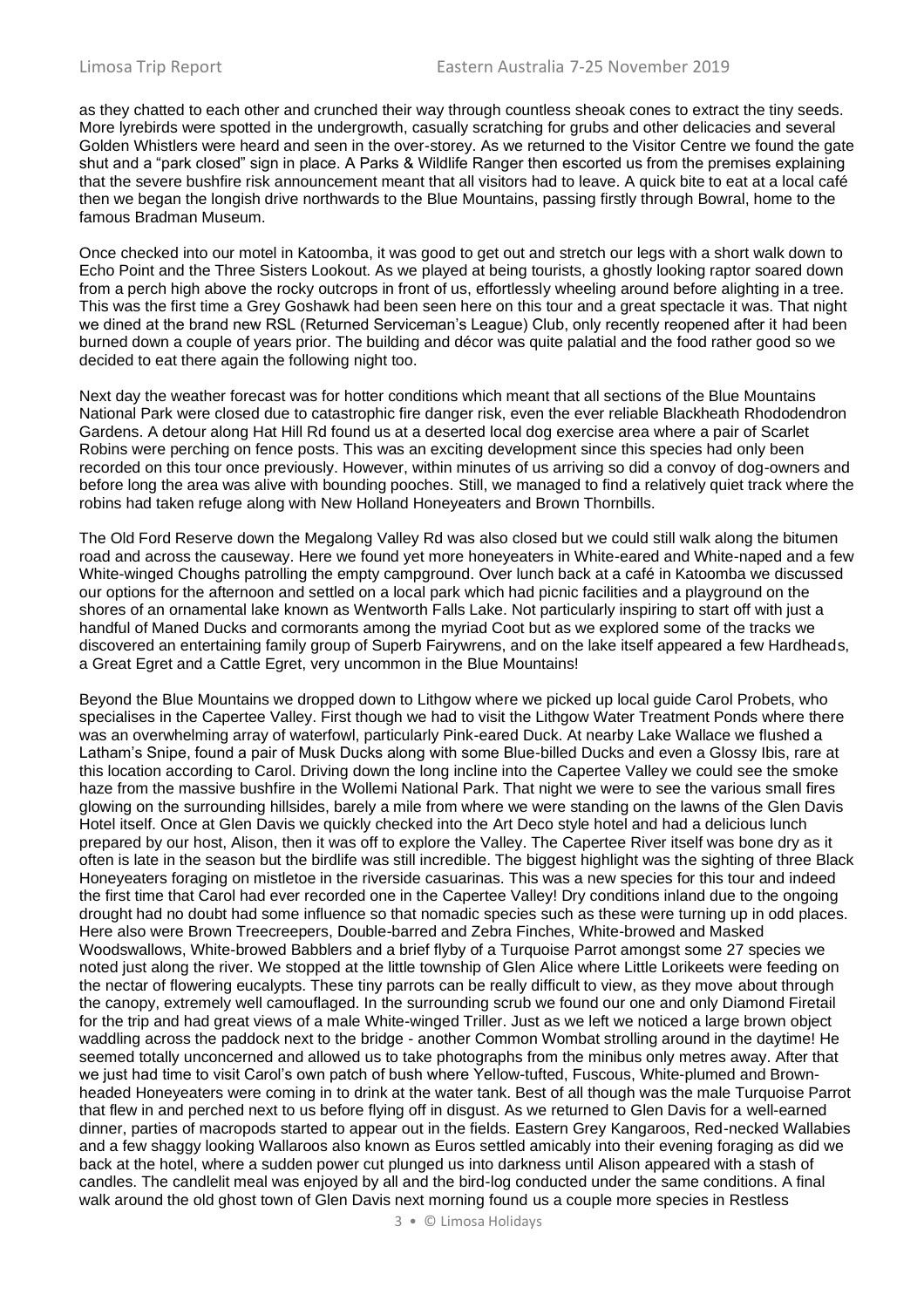Flycatcher and a party of squabbling Black-chinned Honeyeaters then it was time for a last sampling of Alison's cooking and we were on our way back to Sydney.

We bid our farewells to Carol in Lithgow, took the old Bell's Line of Road through the Blue Mountains and eventually crossed over the famous Sydney Harbour Bridge, affectionately known as the "Coat hanger" to arrive at Sydney Airport seemingly in plenty of time for the next leg of our adventure. A couple of hiccups at the airport involving a lost boarding card and discovery of assorted items in hand luggage (you know who you are!) led to some anxious moments followed by a hastily scoffed sandwich or too in the departure lounge. All this was forgotten however once we arrived in Tropical Cairns. With the flight on time and a favourable tide it meant that we could check in to our hotel quickly and get down to the famous Cairns Esplanade in time for some birdwatching before dusk. Along with the familiar Whimbrels and Bar-tailed Godwits we found a variety of other shorebirds such as Far Eastern Curlew, Black-fronted Dotterel, Grey-tailed Tattler, Lesser Sand Plover, Rednecked Stint and Sharp-tailed Sandpiper but the highlight was definitely a pair of Beach Stone-Curlews foraging at the edge of the mangroves.

Next day was the much anticipated trip out to Michaelmas Cay on the Great Barrier Reef. Calm seas and a light passenger load made for a glorious day with numerous high points. As we arrived at the Cay, a Red-footed Booby, rarely recorded on this tour was seen perched on the submersible. All over the sandy cay itself hundreds of Common Noddies were well advanced in their breeding with many fledglings as were the Brown Boobies with their fluffy white chicks while many Sooty Terns were sitting on eggs. Two female Great Frigatebirds sat on the highest available perches on the Cay and Ruddy Turnstones scampered in and out of the flocks looking for morsels. Around the back of the Cay, courtesy of a private trip in the "beach buggy" organised for us by the skipper, we saw many more terns including both Greater and Lesser Crested, Bridled, Black-naped and Common. From the submersible we admired the many types of corals and too many multi-coloured fish species to remember as well as giant clams and a couple of Green Turtles.

Our full day's birding around Cairns started off before breakfast with a short drive out to Redden Island, a little patch of lowland tropical rainforest set in the delta of the Barron River. Our target here was the Lovely Fairywren and we weren't disappointed. Several blue and red males appeared and smart looking blue and white females, unusual for fairywrens as most females are quite drab. A Little Bronze-Cuckoo showed well and we had our first sighting of the prehistoric looking Orange-footed Scrubfowls scratching around the forest floor. After breakfast (memorable for the scrambled eggs which had the consistency of a blancmange), we returned to the Esplanade in search of some of the other local specialties. Soon we had found Varied Honeyeaters, Mangrove Robin and a delightful Rose-crowned Fruit-dove all close to the edge of the mangroves. Within the mangroves we could hear the constant calling of at least two pairs of Torresian Kingfishers. After several frustrating attempts at a number of locations we eventually had one visible (thanks to Brendan) though trying to photograph it through the tangled mangrove stems proved quite a challenge! In the nearby Centenary Lakes we found a group of four Bush Stone-Curlews roosting in the shade and further around were a party of Radjah Shelducks, also taking advantage of the tall, shady trees on the banks of the Freshwater Lake. There was also a surprise fly over of an adult Spotted Harrier, a species very rarely recorded in Cairns.

Time then for a relaxing lunch at a café by the Botanic Gardens Visitor Centre before heading back to the south end of the Esplanade to take advantage of the falling tide. Lots more shorebirds including a flock of Great Knot and a couple of Black-tailed Godwits roosting on the mudflats with newly split (from Gull-billed) Australian Terns and a lone Whiskered Tern. There were also a few Australian Pelicans here and a couple of Pacific Reef Egrets hunting in the shallows. Moving northwards towards Mossman, our home for the night, we stopped off at the man-made Cattana Wetlands for a brief look. Comb-crested Jacanas trotted across the lilies and the screeching of numerous Metallic Starlings could be heard overhead as flocks of these breeding migrants whizzed back and forth. It was also here that Sue spotted some brightly coloured finches in the long grass by one of the ponds. They turned out to be Crimson Finches, a species never recorded on this tour before! Dinner that night was at the delightful Mojo's Restaurant, by our motel in Mossman, and for those lucky enough to order the last remaining servings of it, the Gnocchi was apparently to die for (I promise I won't mention it again!).

Our second boat trip was an early morning outing on the Daintree River with Murray, the Daintree Boatman. With room for just 12 passengers and a shallow draft, Murray's boat could take us into hidden backwaters where he showed us several pairs of sexually dimorphic Shining Flycatchers, dazzling Azure Kingfishers and Large-billed Gerygones building their pendulous nests. A couple of Black Bitterns flushed from the river's edge as we crept by then Murray found us a pair of nesting Papuan Frogmouths, incredibly camouflaged just a few metres above the river. A Saltwater Crocodile was visible briefly as it lurked menacingly near the bank before sinking gently below the surface. Most excitingly (even for Murray) was a Little Kingfisher, a tiny blue jewel of a bird, not usually seen at this time of year, which appeared low down in a tangle of branches just above the water. After a welcome breakfast at the Crocodile Express Café, we took the Daintree River ferry and visited the Jindalba Boardwalk in

4 • © Limosa Holidays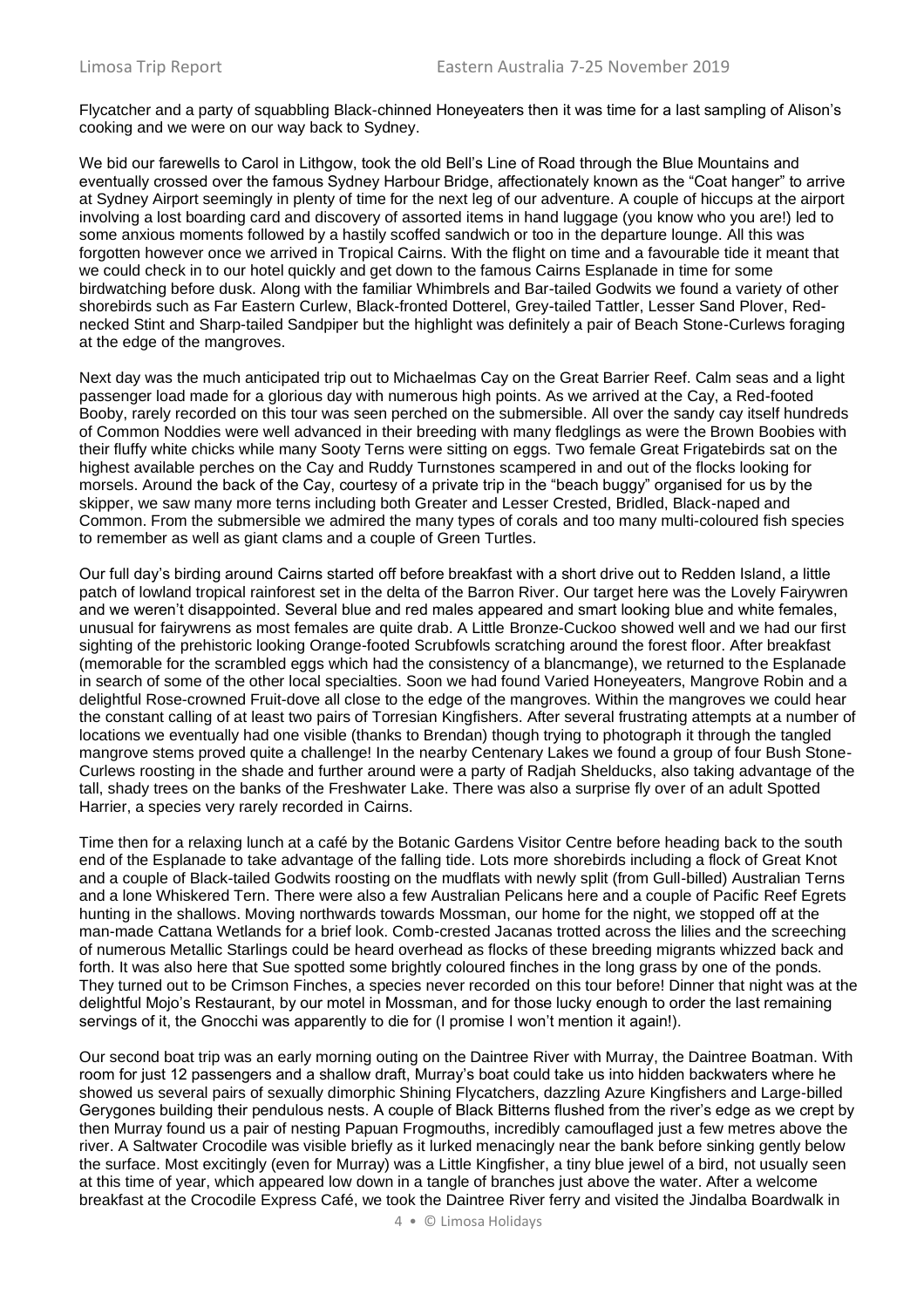Daintree National Park. We were fortunate to run into a local birdwatcher who was photographing a Yellowbreasted Boatbill when a Buff-breasted Paradise-Kingfisher also appeared down at eye-level. This is one of the key species of this tour and one that only arrives in November to breed so it was a very fortuitous meeting indeed. Also in the rainforest here we found a family group of Wompoo Fruit-doves and at the Madja Boardwalk, a Varied Triller with more Shining Flycatchers. Back on the ferry later we were accompanied by a party of Whitebreasted Woodswallows that took the opportunity to get a free trip across the river!

Kingfisher Park Birdwatchers' Lodge was our home for the next two nights and a host of new species awaited us around the wonderful grounds there. Great views of a Noisy Pitta perched at eye height, a Pied Monarch, Pale Yellow Robins, Scarlet and Dusky Myzomelas as well as other honeyeaters like Yellow-spotted, Graceful and the Tablelands endemic Macleay's. Excitement also at Bushy Creek where a resident Platypus popped up late in the afternoon while both Spectacled and Black-faced Monarchs came in for a splash. A Fawn-footed Melomys snuck in for a quick drink at one of the bird baths and a Boyd's Forest Dragon accepted pieces of banana while we ate breakfast on the deck. Up Mount Lewis we found a couple of parties of Chowchillas fossicking about on the forest floor and a pair of Fernwrens, unusually quiet as they also searched through the leaf litter with Yellow-throated Scrubwrens. Grey-headed Robins, Mountain Thornbills and Bridled Honeyeaters were added to the list and at the top of the walk we found another couple of platypus in a small pond. In the dry country near Mt Carbine we counted six Australian Bustards with at least two males in their full regalia. Stunning Red-backed Fairywrens appeared, chattering loudly as they worked their way through the dry scrub and a party of Weebills, Australia's smallest bird, foraged through the eucalypt canopy. At the Mary River crossing, Noisy Friarbirds were mobbing a raptor which turned out be a Pacific Baza. The baza was not keen on leaving and it became apparent why shortly after when we found a large Stick-Insect, a favoured food of bazas. Late in the day we visited the Mt Molloy School where the sign says "Birdwatchers Welcome". Carefully fenced off to prevent the school's chickens from invading was a Great Bowerbird and his bower adorned in white and green items. It was an absolute pleasure to sit back and watch the male fine-tuning his creation with little additions and repairs. Nearby, in the school sandpit, a group of Squatter Pigeons were relishing the shade along with some much smaller Peaceful Doves and a flock of at least 25 Red-winged Parrots were busy devouring mangos in a local backyard.

Following a tip-off from Carol Iles at Kingfisher Park we dropped in to Abattoir Swamp Reserve and found both White-cheeked and Banded Honeyeaters feeding on the blossom of flowering eucalypts alongside the boardwalk. In the carpark itself we found a single Northern Fantail, a species not regularly recorded on this tour. The gate to Lake Mitchell has now been closed permanently but birdwatchers can still walk in from the highway. Our persistence paid off and soon we were watching Green Pygmy-geese and both Intermediate (identified by their necks having a lesser kink – ie Dave rather than Ray Davies as Sally suggested) and Great Egrets feeding in the shallows. Little Friarbirds flew by sporadically to complete an impressive total of 32 honeyeaters for the trip. The Mareeba Rock-Wallabies put on their usual display of cuteness at Granite Gorge while a pair of Red-tailed Black Cockatoos and some Pale-headed Rosellas really stole the show.

We stayed at Chambers Rainforest Wildlife Lodges at Lake Eacham for two nights, relishing the home-cooked dinner and breakfasts of local chef, Helen. A spot-lighting evening out with local guide Alan Gillanders proved a winner with wonderful views of four possum species and two bizarre geckos as well as an Eastern Barn Owl. Out with Alan again the next day we visited a number of local hotspots like Lake Eacham where Double-eyed Figparrots were feeding, Lake Barrine for the endemic Bowers Shrike-thrush, then private residences where Alan showed us a male Victoria's Riflebird and a Tooth-billed Bowerbird displaying. At Hasties Swamp we saw a huge flock of Plumed Whistling Ducks and then possibly bird of the day, a male Golden Bowerbird near his bower deep in the rainforest. Still we had failed to find any cranes or brolgas but as we returned late in the day, Lynda spotted a pair of likely candidates down below the East Barron Rd in a paddock. They turned out to be Sarus Cranes, much to the relief of Ken! Before dinner at the Yungaburra Hotel that night we dropped in at one of Alan's recommended spots on Peterson Creek and were delighted to find yet another two Platypus swimming within metres of us! Not to be outdone, the illuminated viewing platform at Chambers provided even more animals for those keen to put in the long hours – Striped Possums, Long-nosed Bandicoots and a Sugar Glider all put in an appearance.

For our final morning the birds of Chambers put on quite a display with Spotted Catbirds and Lewin's Honeyeaters coming in for a free feed of chopped up fruit from the balconies while several White-throated Treecreepers called noisily as they raced up and down the palm trees trying to compete with the Spangled Drongos and Australasian Figbirds. Descending from the Tablelands back to Cairns we stopped off at Davies Creek National Park, a reserve we hadn't visited on this tour for 10 years. The corrugated road was unchanged and amazingly, a White-browed Robin appeared in exactly the same location as one had ten years prior! Possibly even more memorable were a couple of reptiles, firstly a Two-lined Dragon, beautifully marked in green and pink, then in the middle of the road as we were leaving, a Frilled Lizard reared up and sprinted on its hind legs with its frill extended, ran up a nearby tree and waited to be photographed (and of course we obliged!).

5 • © Limosa Holidays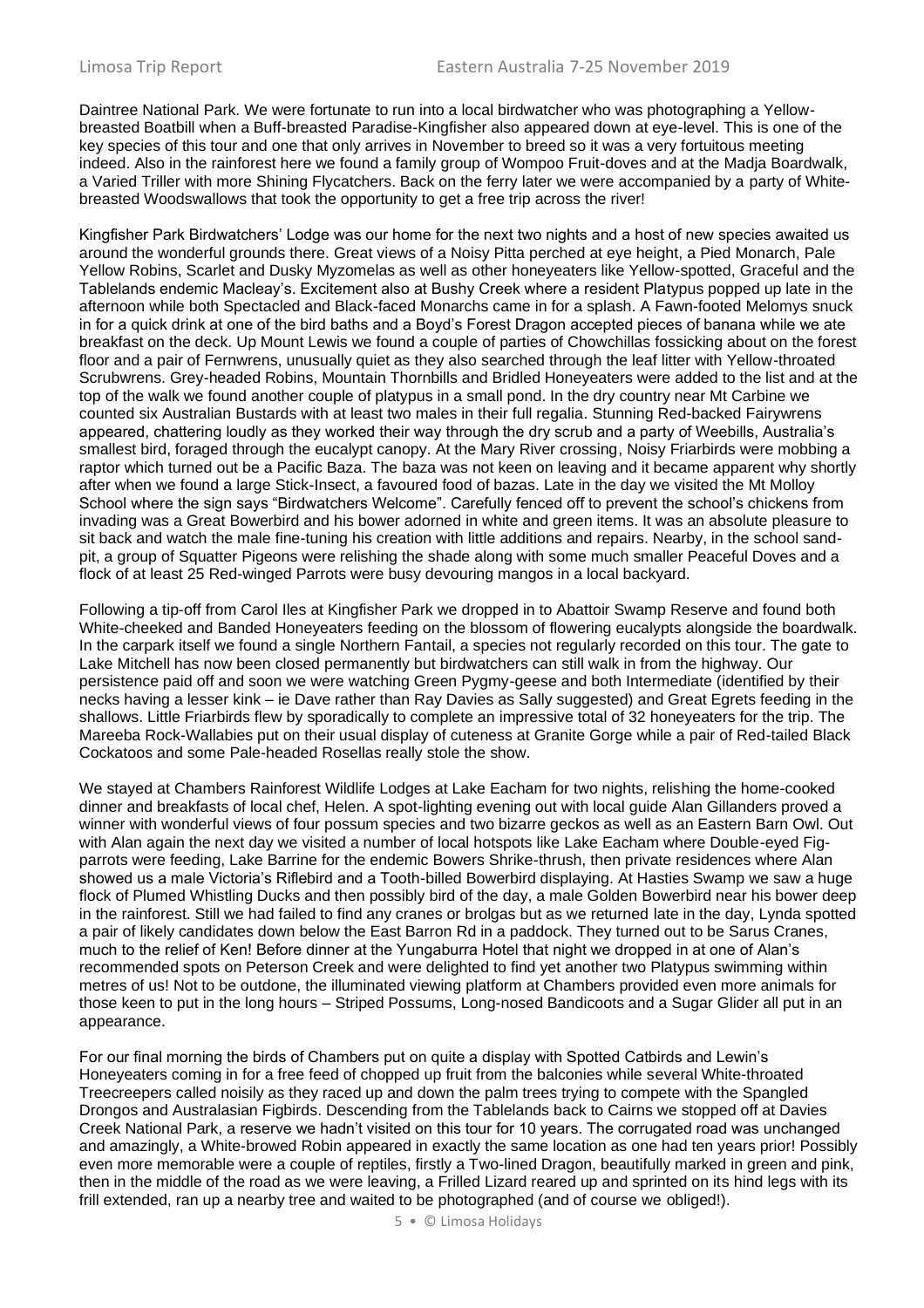No dramas at the airport this time and a smooth flight down to Brisbane where driver Alan was waiting to transfer us up to O'Reilly's in the Gold Coast hinterland for the finale of our trip. Even before we'd got out of the bus, a bevy of male Regent Bowerbirds was waiting outside reception to greet us. Then it was time to check in and get ready for the first of O'Reilly's famously sumptuous dinners. An early start next day and, armed with our boxed breakfasts, we met up with Duncan who was to be our local guide for the morning. With a 4x4 O'Reilly's bus and access to some of the private areas, Duncan was able to show us several new species including a nesting Tawny Frogmouth, Buff-rumped Thornbills and a Red-browed Treecreeper before taking us further down the mountain to find us a couple of Bell Miners and a beautiful White-eared Monarch. Left to our own devices for the next day and a half we explored the Booyong Boardwalk as well as the Centenary, Python Rock and Border Trails, finding Australian Logrunners, cousins of the more northerly Chowchilla, Green Catbirds with their bizarre calls (frighteningly similar to Fridolin's impressions), Paradise Riflebirds, giant Wonga Pigeons and the secretive Russet-tailed Thrush. The male Rose Robin maybe won the day although the Red-necked Pademelons were undoubtedly a close second. Finally, on the morning of our last full day we went out early before breakfast in search of lyrebirds. Along the Centenary Track we could hear at least two birds calling from different directions, both seemingly deep in the inaccessible rainforest. However, a closer call gave us hope and sure enough an Albert's Lyrebird walked out onto the road up ahead of us and disappeared round the bend. In hot pursuit we approached the bend to see it disappearing again into thick understorey but we finally caught up if only for a moment or two as it scratched away at the leaf litter on the side of road down to the Spa Chalets and then left abruptly. A leisurely and somewhat celebratory O'Reilly's breakfast followed then we spent our final day wandering the trails, climbing the Tree Top Walk and visiting the Mountain Gardens where a small pond provided much needed water for the thirsty birds. Despite our best efforts, the bird list had paused on 299 species and, try as we might, that's where it stayed! Early departures in the morning meant a hasty pack and with driver Alan having returned to spirit us away from O'Reilly's we made our farewells at Brisbane Airport and parted company. Many thanks to all for your joyful company, sparkling conversation and unstoppable wit on what turned out to be a most enjoyable trip for yours truly!

> *Peter Taylor Limosa Holidays*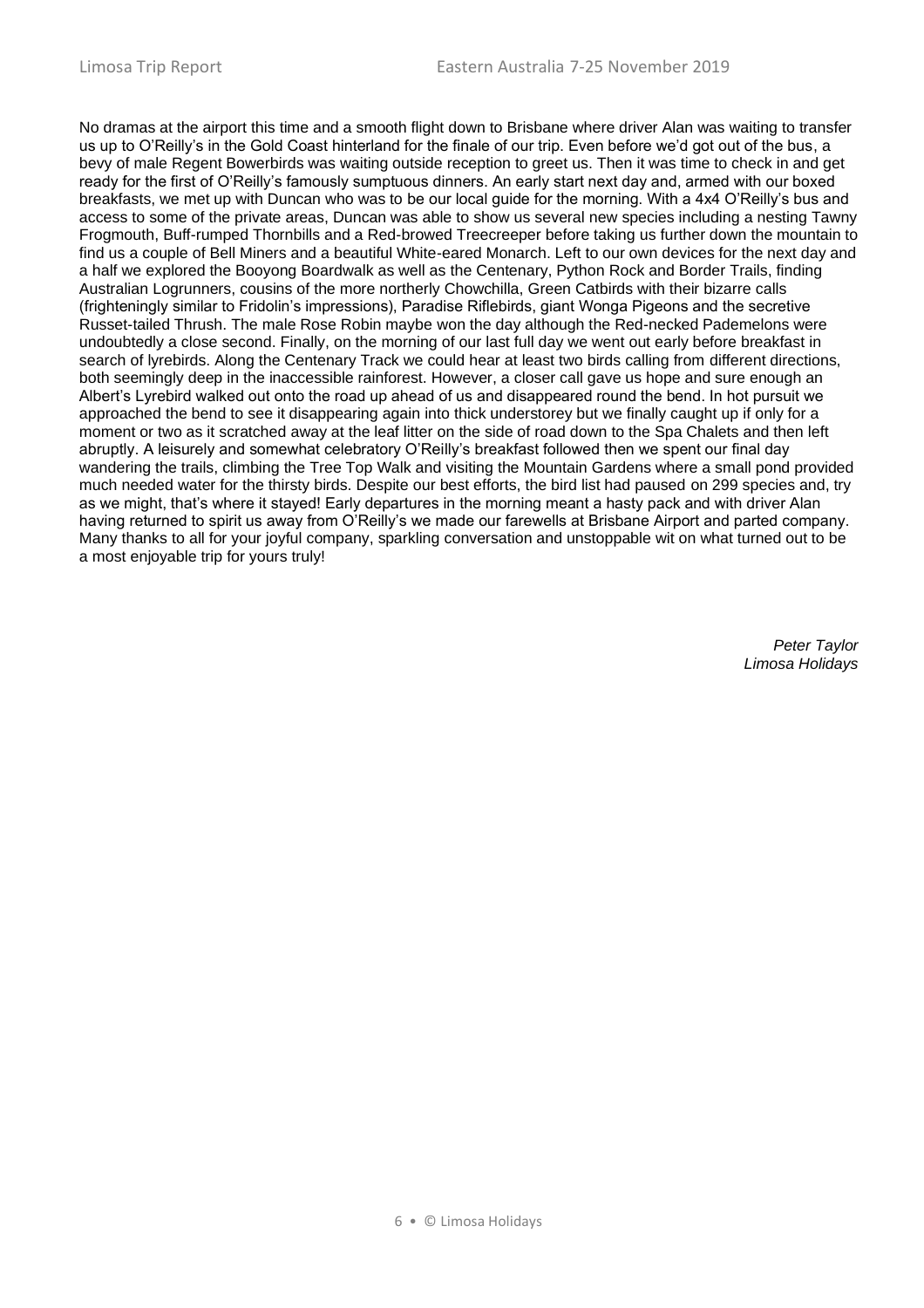### **SYSTEMATIC LIST OF SPECIES RECORDED**

*(Total number of species recorded by the group – 299 including 4 that were heard only)*

# **Magpie-goose** *Anseranas semipalmata*

Relatively common in North Queensland, where they were seen at Lake Mitchell, Hastie's Swamp and Centenary Lakes in Cairns.

#### **Plumed Whistling Duck** *Dendrocygna eytoni*

We saw a huge flock at Hasties Swamp on our day out around the Tablelands with Alan.

#### **Black Swan** *Cygnus atratus*

Enroute to Katoomba, we saw one in a roadside paddock but there were quite a number at Lake Mitchell in Queensland.

#### **Raja Shelduck** *Tadorna radjah*

We first saw four at Centenary Lakes in Cairns then about 20 on the Daintree River with Murray.

#### **Pink-eared Duck** *Malacorhyncus membranaceus*

More than 50 were spotted at the Lithgow Sewage Ponds, our only sighting for the trip.

#### **Maned Duck** *Chenonetta jubata*

First seen in Royal National Park and again at Jamberoo. Fairly widespread on farm dams and wetlands throughout New South Wales.

### **Green Pygmy-goose** *Nettapus pulchellus*

About ten were seen at Lake Mitchell in North Queensland.

# **Australian Shoveler** *Anas rhynchotis*

Several were seen at the Lithgow Sewage Ponds, NSW.

# **Pacific Black Duck** *Anas superciliosa*

Widespread in NSW and Queensland, seen most days on farm dams and wetlands.

#### **Grey Teal** *Anas gracilis*

First seen at Wentworth Falls Lake. Common at the Lithgow Sewage Ponds, NSW. Seen also at a number of places in North Queensland including Centenary Lakes and Hastie's Swamp.

#### **Chestnut Teal** *Anas castanea*

Several were spotted on the Hacking River in Royal National Park on our first day and a single male at the Lithgow Sewage Ponds.

### **Hardhead** *Aythya australis*

First seen at Wentworth Falls Lake. Large numbers were also seen at the Lithgow Sewage Ponds in NSW then many more at Lake Mitchell in Queensland.

# **Blue-billed Duck** *Oxyura australis*

Two males and two females were seen at Lake Wallace in NSW.

# **Musk Duck** *Biziura lobata*

A pair was seen at Lake Wallace, NSW.

# **Australian Brush-turkey** *Alectura lathami*

Very common and generally extremely bold in Queensland.

### **Orange-footed Scrubfowl** *Megapodius reinwardt*

Fairly common in the rainforests in Tropical North Queensland.

# **Brown Quail** *Coturnix ypsilophora*

A strange sighting of a single bird, spotted by Ken firstly, seen running through short grass on the side of the road in Richmond enroute to Sydney.

#### **Australasian Grebe** *Tachybaptus novaehollandiae*

Seen in NSW at Wentworth Falls Lake where one was picked up in the scope by Sally then at the Lithgow Sewage Ponds and in North Queensland at Lake Mitchell.

# **Hoary-headed Grebe** *Poliocephalus poliocephalus*

Very common at the Lithgow Sewage Ponds, NSW.

### **Great Crested Grebe** *Podiceps cristatus*

Four of these familiar grebes were seen at Lake Wallace.

#### **Australian White Ibis** *Threskiornis molucca*

First seen at Royal National Park in NSW then common and widespread throughout.

### **Straw-necked Ibis** *Threskiornis spinicollis*

Seen in small numbers in both NSW and North Queensland usually feeding in paddocks.

#### **Glossy Ibis** *Plegadis falcinellus*

One was seen firstly at Lake Wallace, much to the surprise of local guide Carol. We also saw a flock of 18 fly over Redden Island near Cairns and there was at least one more at Hasties Swamp on the Atherton Tablelands while we were out and about with Alan Gillanders.

#### **Royal Spoonbill** *Platalea regia*

A group of three was spotted at the Cattana Wetlands in Cairns and a few more at Hastie's Swamp.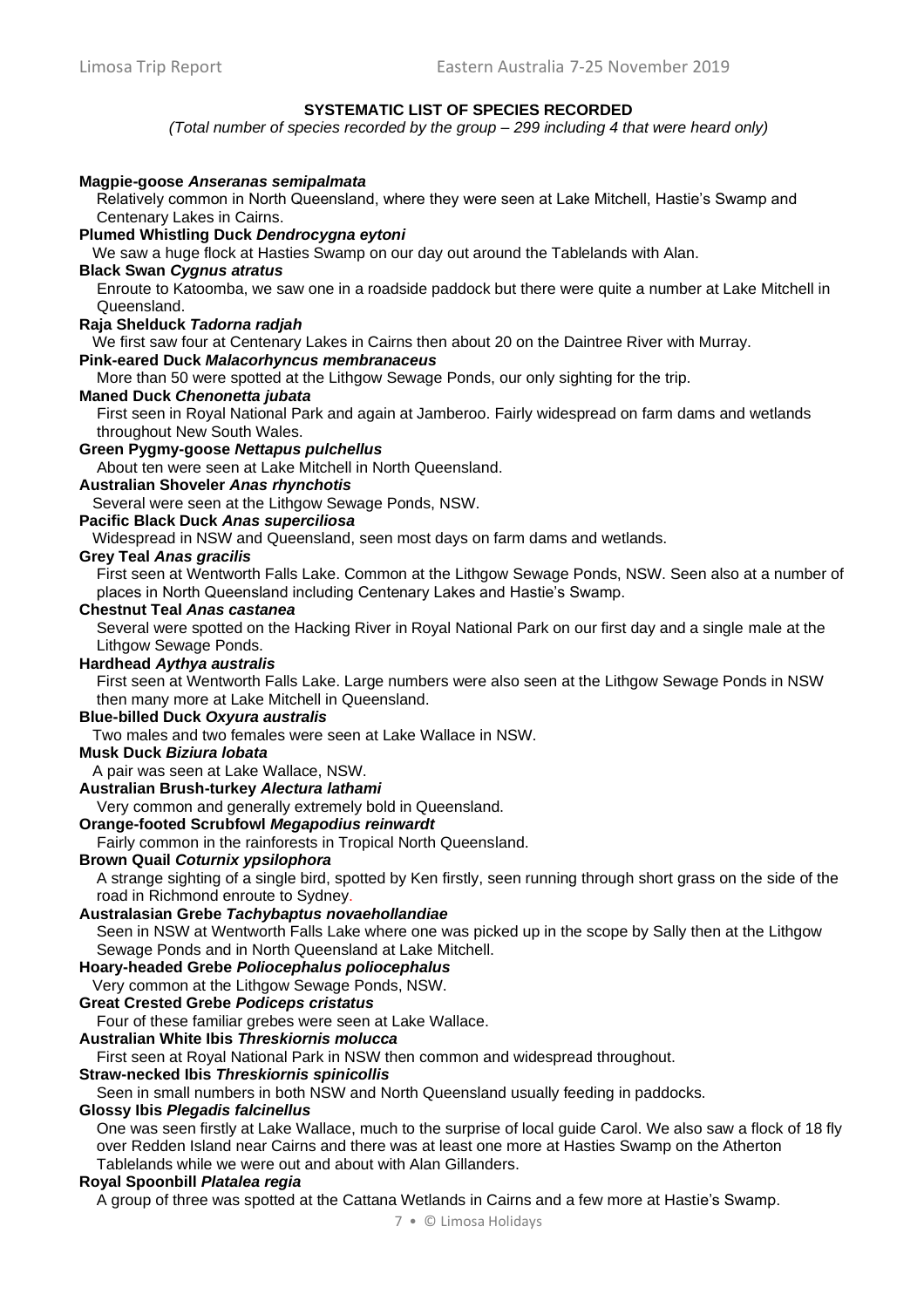# **Black Bittern** *Dupetor flavicollis*

Two individuals were flushed as we made our way along the Daintree River on our cruise with Murray.

# **Striated Heron** *Butorides striata*

Curiously, we saw our first of these albeit briefly at Jamberoo where one was being chased by other birds through the park. There were also two more on the Daintree River with Murray.

### **Eastern Cattle Egret** *Bubulcus coromandus*

A rare record for the Blue Mountains we saw our one and only in NSW at Wentworth Falls Lake NSW. They were fairly widespread throughout North Queensland and over one hundred were counted feeding in the Nerada Tea Plantation.

### **White-necked Heron** *Ardea pacifica*

One was seen near Jamberoo flying over paddock and another enroute to Sydney in NSW. In Queensland we had a couple of sightings on the Tablelands including two birds at Hastie's Swamp in North Queensland and then another near O'Reilly's.

### **Great Egret** *Ardea alba*

One was seen firstly at Wentworth Falls Lake then another at Lake Wallace in NSW. Several others were seen at various locations in North Queensland, including at Hastie's Swamp

#### **Intermediate Egret** *Egretta intermedia*

First seen at Lake Mitchell where they outnumbered the Great Egrets and again at Hastie's Swamp.

# **White-faced Heron** *Egretta novaehollandiae*

Surprisingly uncommon this year, we only had four sightings of individual birds, at Jamberoo and Lake Wallace in NSW and at the Cattana Wetlands and Abattoir Swamp in North Queensland.

#### **Little Egret** *Egretta garzetta*

A single bird was seen at the Cattana Wetlands in Cairns.

#### **Pacific Reef Egret** *Egretta sacra*

One was seen flying over the water in Cairns as we waited on board Ocean Spirit prior to our Michaelmas Cay trip. Another two were seen on the foreshore at Cairns the next day.

### **Australian Pelican** *Pelecanus conspicillatus*

Enroute to Katoomba, one was spotted from the minibus in a roadside pond. Another ten were seen at the Cattana Wetlands then more at Lake Mitchell and Hastie's Swamp.

#### **Great Frigatebird** *Fregata minor*

Two females were seen on Michaelmas Cay.

# **Red-footed Booby** *Sula sula*

One was perched on the submersible as we arrived at Michaelmas Cay but flew off shortly after. Only our second ever record of this species on this tour.

#### **Brown Booby** *Sula leucogaster*

Common on Michaelmas Cay and breeding with several fluffy white chicks present.

# **Little Pied Cormorant** *Phalacrocorax melanoleucos*

First seen at Royal National Park on our first morning, and again at Wentworth Falls Lake in NSW. Then reasonably common in North Queensland.

# **Little Black Cormorant** *Phalacrocorax sulcirostris*

First seen at Royal National Park on our first morning then again at Wentworth Falls Lake. In North Queensland there were a few at Lake Mitchell.

# **Australian Pied Cormorant** *Phalacrocorax varius*

Several birds were seen near the Captain Cook monument at Botany Bay in NSW.

# **Great Cormorant** *Phalacrocorax carbo*

To Murray's surprise, one of these most familiar of cormorants was seen on the Daintree River cruise, amazingly our only sighting for the tour!

#### **Australasian Darter** *Anhinga novaehollandiae*

Individuals were seen in North Queensland near Cairns on the way back from Michaelmas Cay, Centenary Lakes and Lake Mitchell.

#### **Black-shouldered Kite** *Elanus axillaris*

Individuals were seen at Glen Davis in NSW and on the Atherton Tablelands in North Queensland.

# **Pacific Baza** *Aviceda subcristata*

While walking along a gravel road at Maryfarms we saw a group of friarbirds hassling a baza in creek-side trees. Here we also found several Stick Insects, a favourite food of Pacific Baza and probably the reason why the raptor refused to be moved on!

#### **Grey Goshawk** *Accipiter novaehollandiae*

Excellent views of a single bird soaring over the Three Sisters at Katoomba. Two were seen briefly at the Nerada Tea Plantation in North Queensland.

#### **Collared Sparrowhawk** *Accipiter cirrocephalus*

A couple of brief sightings on the Atherton Tablelands then a more convincing view of two more at O'Reilly's.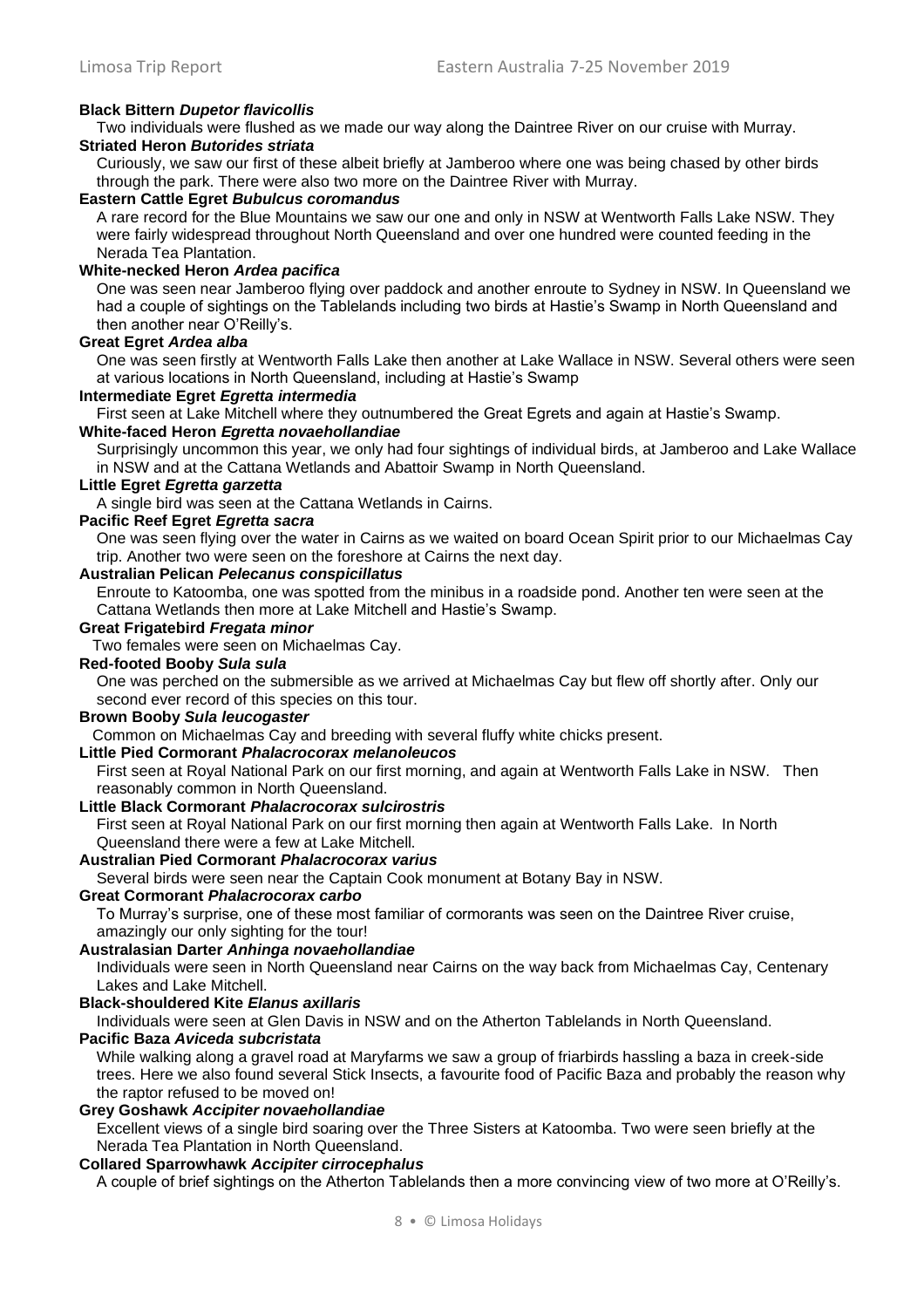# **Spotted Harrier** *Circus assimilis*

A surprise sighting of an adult bird over Centenary Lakes, Cairns.

# **Black Kite** *Milvus migrans*

Relatively common in North Queensland, particularly near Daintree and in the Tablelands.

### **Whistling Kite** *Haliastur sphenurus*

Enroute to Katoomba we saw a single bird from the minibus and another at Lake Wallace with local guide Carol in NSW. Seen most days in ones and twos in North Queensland.

### **White-bellied Sea Eagle** *Haliaeetus leucogaster*

A single bird was seen on our first full day at Jamberoo scattering the Galahs and Corellas as it flew over! **Australian Bustard** *Ardeotis australis* 

At least six individuals were seen in fields and along the roadside at Maryfarms, north Queensland.

#### **Australasian Swamphen** *Porphyrio melanotus*

Several of these gallinules species were first seen in Royal National Park then a couple more at Wentworth Falls Lake At both Lake Wallace in NSW and Hasties Swamp in North Queensland they were very common.

# **Dusky Moorhen** *Gallinula tenebrosa*

Seen in Royal National Park where they were plentiful on our first day. Also quite common at Lake Wallace. **Common Coot** *Fulica atra* 

Very common in NSW, seen at Royal National Park, Wentworth Falls Lake and Lake Wallace in NSW but just the one record of two birds at Lake Mitchell in Queensland.

#### **Sarus Crane** *Grus Antigone antigone*

On our day out with local guide Alan a pair was seen feeding in a field near Malanda in North Queensland, spotted by Lynda from the minibus as we were driving. Four more were seen a little later, also near Malanda.

# **Beach Stone-curlew** *Esacus magnirostris*

Two were spotted by Fridolin from the Cairns Esplanade and we were able to get great scope views.

# **Bush Stone-curlew** *Burhinus grallarius*

Four of these statuesque birds were seen at the Centenary Lakes in Cairns. We also saw one while we were out spotlighting with Alan one evening near Yungaburra

#### **Pied Stilt** *Himantopus leucocephalus*

A single bird was first seen at the Cattana Wetlands near Cairns. Many more were seen foraging on the mudflats at Hastie's Swamp in North Queensland.

# **Masked Lapwing** *Vanellus miles*

Very common, seen almost every day, either the northern subspecies in Queensland or the southern in NSW. **Red-kneed Dotterel** *Erythrogonys cinctus*

A single juvenile bird was seen on the far side of Hasties Swamp on the Atherton Tableland.

### **Lesser Sand Plover** *Charadrius mongolus*

At least three birds were feeding close to the Esplanade at Cairns.

### **Greater Sand Plover** *Charadrius leschenaultii*

One was seen distantly feeding out on the mudflats from the Cairns Esplanade.

# **Black-fronted Dotterel** *Elseyornis melanops*

Just the one record of a single bird at the Lithgow Sewage Ponds in NSW. In North Queensland we saw three feeding on the mudflats on the Cairns Foreshore on two separate days and also a couple more with Murray on the Daintree River cruise.

#### **Comb-crested Jacana** *Irediparra gallinacea*

At least four of these lily-trotting specialists were first seen at the Cattana Wetlands near Cairns in North Queensland. They were also very common at Lake Mitchell.

#### **Whimbrel** *Numenius phaeopus*

Two seen on the Cairns Foreshore but we also saw several others flying across the open water as we waited to depart from the Reef Fleet Terminal on our day out to Michaelmas Cay.

# **Far Eastern Curlew** *Numenius madagascariensis*

Two seen foraging on the mudflats by the Cairns Esplanade.

### **Bar-tailed Godwit** *Limosa lapponica*

Common along the Cairns foreshore.

# **Black-tailed Godwit** *Limosa limosa*

Two were seen roosting with Bar-tailed Godwits on the Cairns foreshore.

### **Ruddy Turnstone** *Arenaria interpres*

Common on Michaelmas Cay where we saw a dozen or so.

#### **Great Knot** *Calidris tenuirostris*

A large flock of these migratory waders was seen at the southern end of the Cairns foreshore, waiting for the tide to go out.

# **Sharp-tailed Sandpiper** *Calidris acuminata*

We saw several of these trans-equatorial migrants feeding busily from the Cairns Esplanade. There were also another four feeding with Wood Sandpipers on mudflats at Hasties Swamp.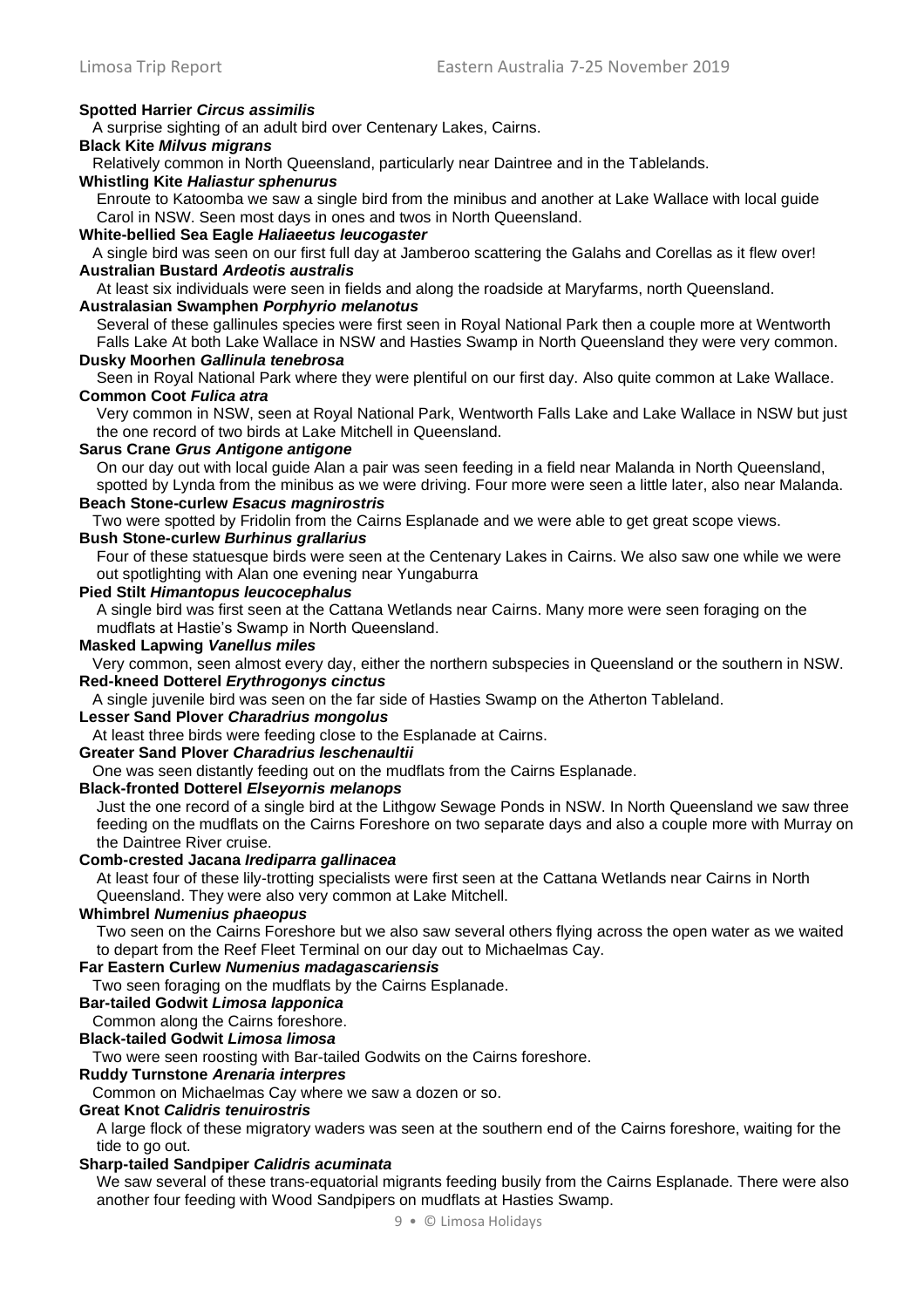| <b>Curlew Sandpiper Calidris ferruginea</b>                                                                   |
|---------------------------------------------------------------------------------------------------------------|
| Several were seen feeding with other shorebirds on the Cairns Foreshore.                                      |
| <b>Red-necked Stint Calidris ruficollis</b>                                                                   |
| Flocks of up to 20 birds were observed on the Cairns foreshore.                                               |
| Latham's Snipe Gallinago hardwickii                                                                           |
| A single bird flushed from reeds at Lake Wallace in NSW then we also saw two more on the banks of the         |
| Daintree River with Murray.                                                                                   |
| <b>Grey-tailed Tattler Heteroscelus brevipes</b>                                                              |
| There were at least three seen on the Cairns foreshore.                                                       |
| Wood Sandpiper Tringa glareola                                                                                |
| We saw two birds foraging with Sharp-tailed Sandpipers at Hasties Swamp on the Atherton Tablelands.           |
| Common Greenshank Tringa nebularia                                                                            |
| A single bird was seen at Cattana Wetlands, north of Cairns.                                                  |
| <b>Brown Noddy Anous stolidus</b>                                                                             |
| Possibly hundreds on Michaelmas Cay.                                                                          |
| <b>Black Noddy Anous minutus</b>                                                                              |
| Just the one bird seen perching on the semi-submersible as we arrived at Michaelmas Cay.                      |
| Silver Gull Larus novaehollandiae                                                                             |
| Australia's commonest gull, seen often in Cairns and around Sydney.                                           |
| Australian (Gull-billed) Tern Gelochelidon macrotarsus                                                        |
| Recently split from Gull-billed Tern, we saw as many as five birds along the Cairns Esplanade, including some |
| in breeding and others in non-breeding plumage                                                                |
| <b>Greater Crested Tern Sterna bergii</b>                                                                     |
| Common at Michaelmas Cay.                                                                                     |
| Lesser Crested Tern Sterna bengalensis                                                                        |
| Very common on Michaelmas Cay where they had just arrived ready to breed.                                     |
| <b>Little Tern Sternula albifrons</b>                                                                         |
| A couple were from the boat on our Great Barrier Reef cruise.                                                 |
| <b>Bridled Tern Onychoprion anaethetus</b>                                                                    |
| There were at least two seen perching on mooring buoys at Michaelmas Cay, one which followed us to shore      |
| as we travelled in the "Beach Buggy".                                                                         |
| Sooty Tern Onychoprion fuscata                                                                                |
| Very common with many sitting on eggs on Michaelmas Cay.                                                      |
| <b>Black-naped Tern Sterna sumatrana</b>                                                                      |
| Several were seen flying as we made our way out to Michaelmas Cay from Cairns and another flock of            |
| possibly eight was seen at the back of the Cay.                                                               |
| <b>Common Tern Sterna hirundo</b>                                                                             |
| We saw several around the back of Michaelmas Cay when we took a private trip in the "beach buggy".            |
| Whiskered Tern Chlidonias hybrida                                                                             |
| One in adult breeding plumage on the foreshore at Cairns.<br>Feral Rock Dove Columba livia                    |
|                                                                                                               |
| The familiar feral pigeon seen in cities such as Katoomba and Cairns.                                         |
| White-headed Pigeon Columba leucomela<br>Five were seen feeding on the ground one morning at Jamberoo in NSW. |
| <b>Spotted Dove Streptopelia chinensis</b>                                                                    |
| Introduced dove first seen in Jamberoo, NSW then in Cairns in North Queensland.                               |
| Brown Cuckoo-dove Macropygia amboinensis                                                                      |
| Two were seen firstly along the Mt Lewis road near Kingfisher Park. Others were seen later at Chambers        |
| Rainforest Wildlife Lodges and at O'Reilly's.                                                                 |
| <b>Pacific Emerald Dove Chalcophaps longirostris</b>                                                          |
| Individuals were seen at a number of places in North Queensland particularly Kingfisher Park, on our drive up |
| Mt Lewis and at Chambers.                                                                                     |
| <b>Common Bronzewing Phaps chalcoptera</b>                                                                    |
| Three were seen in the Capertee Valley on our day out with Carol.                                             |
| <b>Crested Pigeon Ocyphaps lophotes</b>                                                                       |
| First seen on our morning around Botany Bay. Reasonably common thereafter n NSW with several around           |
| Jamberoo. Several sightings also in North Queensland                                                          |
| <b>Squatter Pigeon Geophaps scripta</b>                                                                       |
| First seen in the sandpit at Mt Molloy School! There were also several at Granite Gorge.                      |
| Wonga Pigeon Leucosarcia melanoleuca                                                                          |
|                                                                                                               |

Several of these huge pigeons were seen strolling around the grounds at O'Reilly's.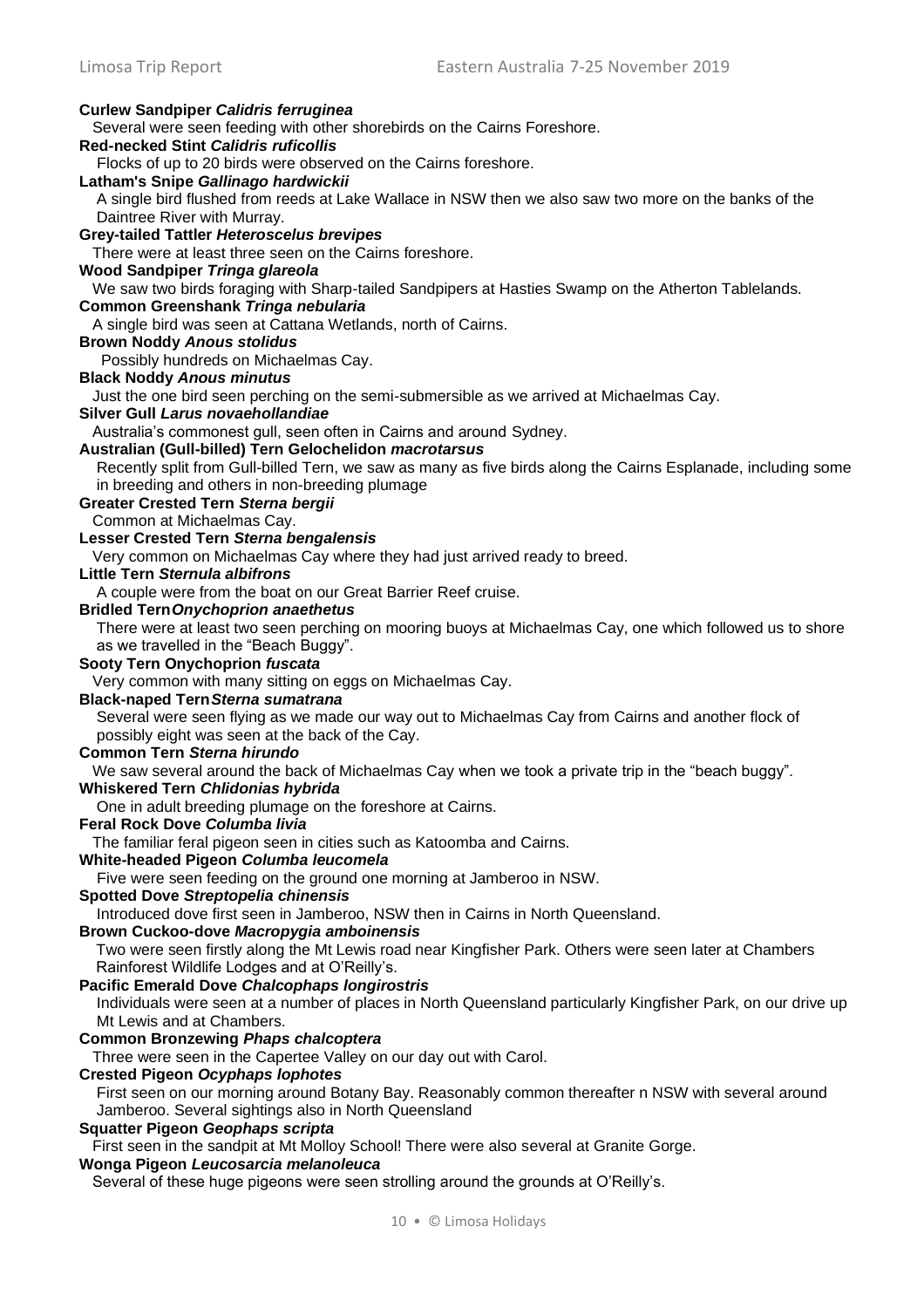### Limosa Trip Report Eastern Australia 7-25 November 2019 **Peaceful Dove** *Geopelia placida*  Common in the Capertee Valley in NSW and North Queensland. **Bar-shouldered Dove** *Geopelia humeralis*  Seen regularly throughout North Queensland, especially around Cairns. **Wompoo Fruit Dove** *Ptilinopus magnificus*  We had great views of at least three of these colourful Fruit Doves, including a juvenile at Daintree NP. They were heard frequently at Kingfisher Park, Mt Lewis and at Chambers. **Superb Fruit Dove** *Ptilinopus superbus* Heard calling at Chambers but remained frustratingly invisible! **Rose-crowned Fruit-Dove** *Ptilinopus regina* Great view of a single bird in the mangroves near the Cairns Esplanade. **Torresian Imperial Pigeon** *Ducula spilorrhoa*  Many seen around Cairns and Daintree. **Topknot Pigeon** *Lopholaimus antarcticus*  Several feeding in the park around Jamberoo. Also seen at Mt Lewis in North Queensland and at O'Reilly's. **Pheasant Coucal** *Centropus phasianinus*  Just one sighting from the minibus of a single bird as we drove out of Granite Gorge in North Queensland, although we had heard a pair calling along East Mary Rd near Mt Carbine earlier. **Pacific Koel** *Eudynamys orientalis* Although heard several times in NSW it wasn't until we were in North Queensland that we finally got to see a shiny black male feeding on fruiting figs along the Daintree River with Murray. **Channel-billed Cuckoo** *Scythrops novaehollandiae* Excellent close-up views of two of these huge migratory cuckoos at Kamay-Botany Bay National Park on our first morning. They were seen regularly from then on usually flying overhead. **Shining Bronze Cuckoo** *Chrysococcyx lucidus*  A single bird was seen briefly at Chambers. **Little Bronze Cuckoo** *Chrysococcyx minutillus* A very obliging bird at Redden Island perched down low for us all to see. **Fan-tailed Cuckoo** *Cacomantis flabelliformis*  Great close-up views of two individuals at Barren Grounds in NSW. Individuals were also seen at Chambers and O'Reilly's. **Brush Cuckoo** *Cacomantis variolosus* Heard calling incessantly at three places – Kingfisher Park, Granite Gorge and O'Reilly's but remained elusive! **Eastern Barn Owl** *Tyto javanica* Spotlighting with Alan, we had great views of one bird during our evening session. **Southern Boobook** *Ninox boobook* A single bird called quite close to the Viewing Platform late one evening at Chambers Wildlife Lodges. **Papuan Frogmouth** *Podargus papuensis*  Excellent views of a pair with a nest over the Daintree River with Murray. **Tawny Frogmouth** *Podargus strigoides*  At O'Reilly's, local guide Duncan showed us one sitting on a nest. **Australian Swiftlet** *Aerodramus terraereginae*  Reasonably common over Cairns and the Atherton Tablelands. **White-throated Needletail** *Hirundapus caudacutus* We first saw a flock of ten or so hawking over the Reef Fleet Terminal at Cairns before our Michaelmas Cay trip. Later there was a larger flock of maybe 20 or more hawking low over the Nerada Tea Plantation. **Oriental Dollarbird** *Eurystomus orientalis*  One flew over at Redden Island, Cairns. We also had several other sightings of mainly single birds on the Atherton Tablelands in North Queensland. **Buff-breasted Paradise Kingfisher** *Tanysiptera sylvia* Fantastic views of these spectacular kingfishers firstly at the Jindalba Boardwalk in Daintree National Park then each day at Kingfisher Park where they come to breed in termite mounds. **Laughing Kookaburra** *Dacelo novaeguineae*  Common and widespread, seen nearly every day. **Blue-winged Kookaburra** *Dacelo leachii* Two could be heard calling from the garden of a private residence in Mt Molloy then one was seen perched at Lake Mitchell.

**Forest Kingfisher** *Todiramphus macleayii* 

Several individuals seen around Kingfisher Park and Daintree, usually perched on powerlines.

#### **Torresian Kingfisher** *Todiramphus sordidus*

We heard at least four birds clearly in the mangroves near the Cairns Esplanade and finally one came in close and perched for some time!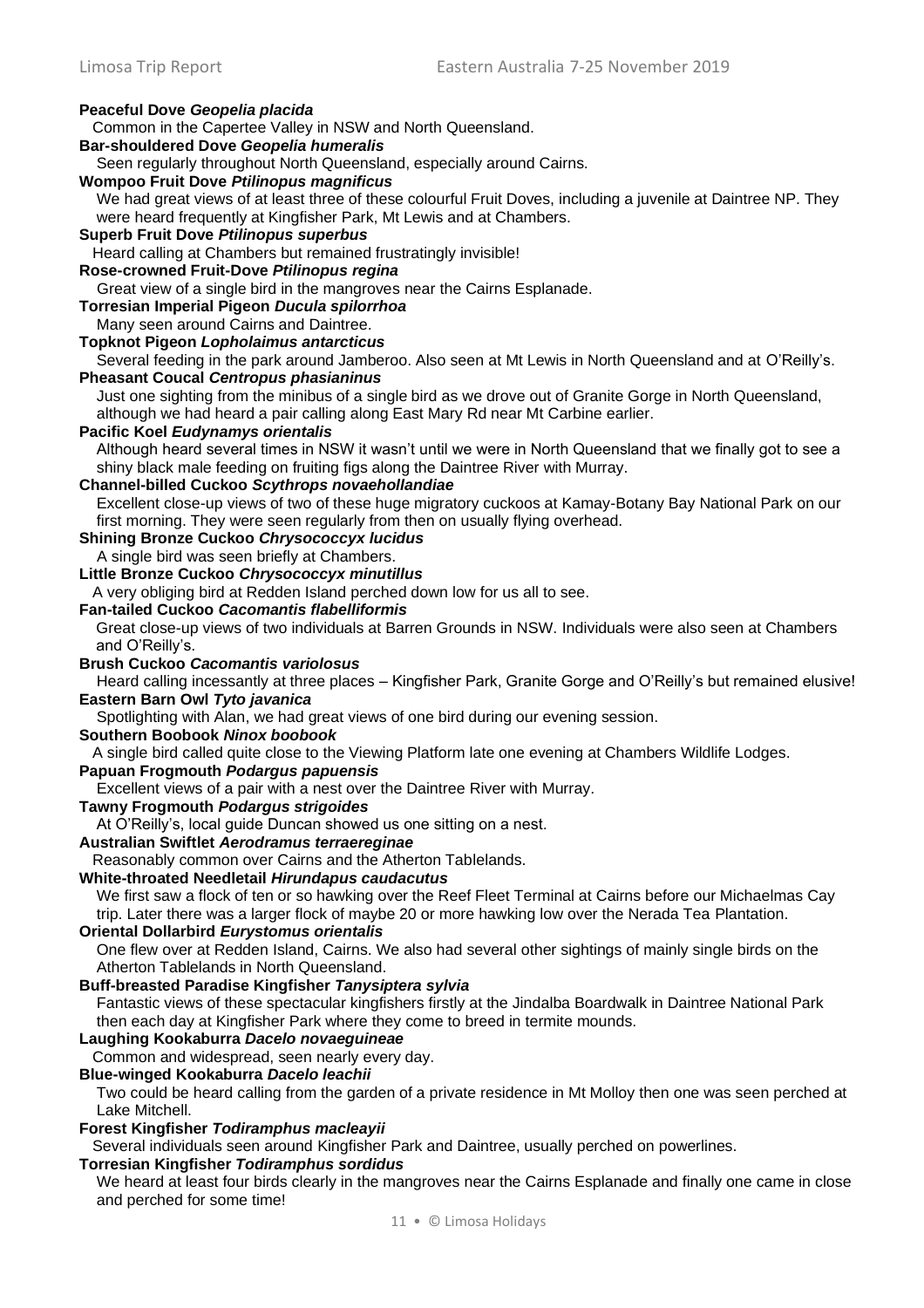# **Sacred Kingfisher** *Todiramphus sanctus*

Individuals were seen at a number of sites in NSW, firstly at Royal National Park along the Hacking River, and also at Jamberoo. Just the one record from Queensland at Cattana Wetland.

# **Azure Kingfisher** *Alcedo azurea*

At least three were seen during our Daintree River cruise with Murray. One was also seen at Bushy Creek, Kingfisher Park.

# **Little Kingfisher** *Ceyx pusillus*

A great sighting of this tiny kingfisher on the Daintree River with Murray, a species not generally found at this time of year.

#### **Rainbow Bee-eater** *Merops ornatus*

Two were first seen in the Capertee Valley with local guide Carol. We also had a couple of sightings in North Queensland at the Centenary Lakes in Cairns and Granite Gorge.

#### **Nankeen Kestrel** *Falco cenchroides*

There was a single bird near Glen Davis hunting from power poles and another was seen near Mt Carbine in North Queensland when we were looking for Bustards.

#### **Brown Falcon** *Falco berigora*

A single bird was seen from the minibus as we drove through the Capertee Valley,

# **Red-tailed Black Cockatoo** *Calyptorhynchus banksii*

We saw a pair feeding in pine trees at Granite Gorge, the bright red panels in the tails of the male contrasting with the orange barring of the female.

# **Glossy Black Cockatoo** *Calyptorhynchus lathami*

Excellent close-up views of a pair with a youngster feeding in a Casuarina tree at Fitzroy Falls in NSW.

# **Yellow-tailed Black-Cockatoo** *Calyptorhyncus funereus*

Three were seen flying over Royal National Park on our first day then another three, also flying in the Southern Highlands of NSW.

# **Galah** *Eolophus roseicapilla*

Widespread in NSW.

# **Long-billed Corella** *Cacatua tenuirostris*

Large flocks were seen each day near our motel at Jamberoo either feeding on the ground or in nearby trees. **Little Corella** *Cacatua sanguinea* 

First seen at Botany Bay feeding with Sulphur-crested Cockatoos. Common also in the Capertee Valley **Sulphur-crested Cockatoo** *Cacatua galerita* 

Very common, recorded nearly every day.

# **Australian King Parrot** *Alisterus scapularis*

These large red and green parrots were first seen at Royal National Park and Fitzroy Falls in NSW. Very common and very tame at O'Reilly's however!

#### **Red-winged Parrot** *Aprosmictus erythropterus*

A large flock of possibly 25 was seen feeding on mangos in private residences near Mt Molloy School. Another four were seen along the Lake Mitchell causeway and allowed us to get quite close.

#### **Red-rumped Parrot** *Psephotus haematonotus*

Fairly common in the Capertee Valley.

# **Crimson Rosella** *Platycercus elegans*

A very common parrot both in the Blue Mountains and at O'Reilly's.

# **Pale-headed Rosella** *Platycercus adscitus*

We were lucky enough to find three or four of these parrots in a large shady tree at Granite Gorge.

# **Eastern Rosella** *Platycercus eximius*

A pair was first seen at Jamberoo. Later with Carol we saw others at Lake Wallace and in the Capertee Valley **Turquoise Parrot** *Neophema pulchella*

Excellent, though brief views of single birds, one along the dry Capertee River and the other coming into the dam at Carol's block.

# **Little Lorikeet** *Parvipsitta pusilla*

Great views of several of these tiny parrots feeding in flowering eucalypts at Glen Alice in the Capertee Valley on our day out with Carol.

# **Rainbow Lorikeet** *Trichoglossus haematodus*

Common, recorded most days.

# **Scaly-breasted Lorikeet** *Trichoglossus chlorolepidotus*

After seeing several fly overhead on a few occasions, some were eventually seen well as they fed high in the canopy at Kingfisher Park. A few were also seen at Chambers

# **Double-eyed Fig Parrot** *Cyclopsitta diophthalma*

Good views of several birds feeding at Lake Eacham on our day out with local guide Alan.

# **Noisy Pitta** *Pitta versicolor*

A single bird was seen very well at Kingfisher Park after we tracked down its call. Heard also at O'Reilly's.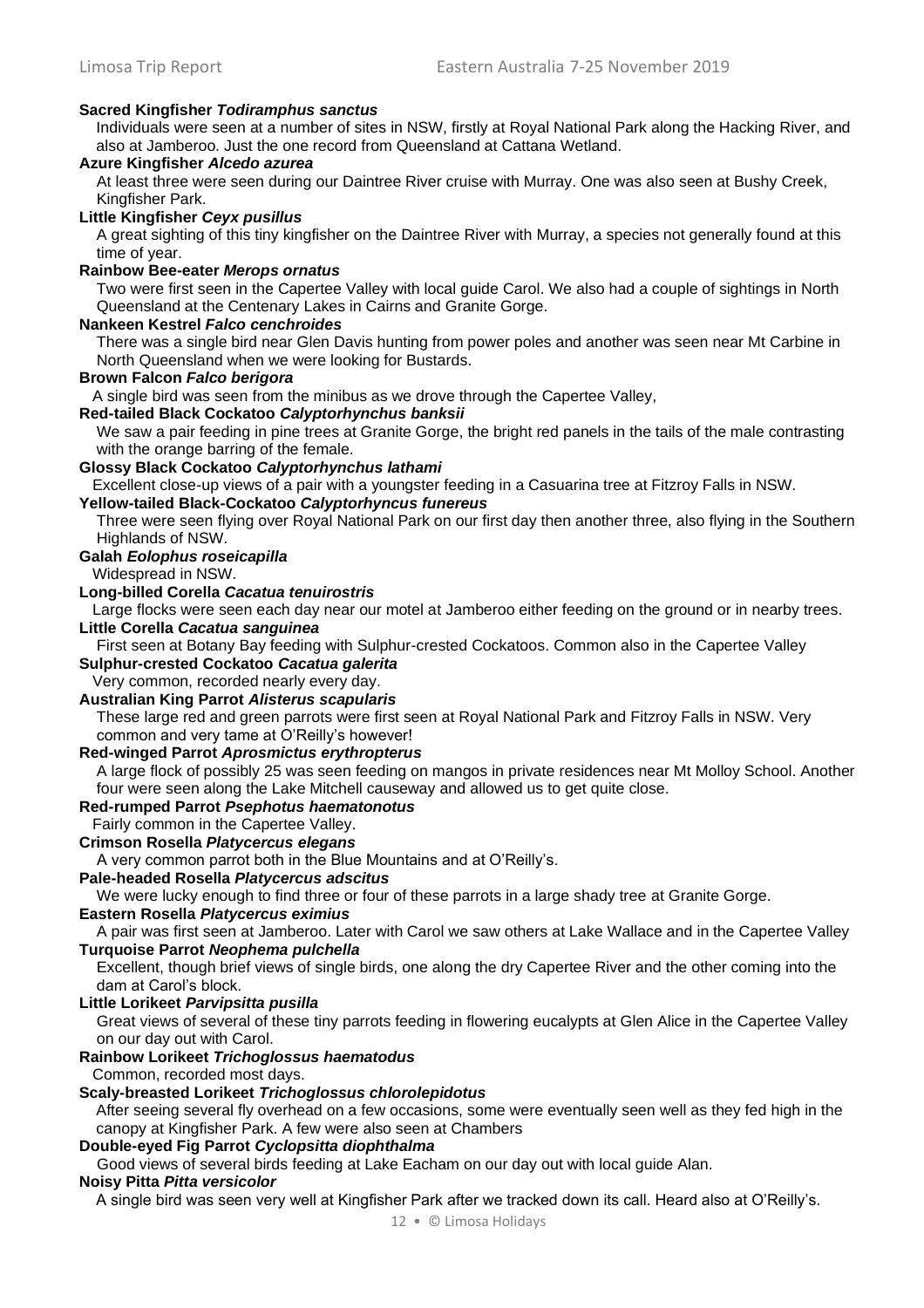# **Albert's Lyrebird** *Menura alberti*

Last day at O'Reilly's, two were heard calling on our pre-breakfast walk then one appeared on the road ahead of us. We found it gain briefly before it reappeared on the edge of the road down to the Spa Villas and everyone got see it.

#### **Superb Lyrebird** *Menura novaehollandiae*

Having walked the entire rainforest trail at Minnamurra we eventually tracked down a young male that was scratching in the leaf litter right by the Lyrebird Café! Another was seen briefly as it scurried across the road as we drove up to Barren Grounds one evening. Our only other sighting was of a single bird feeding quietly at Fitzroy Falls.

#### **Green Catbird** *Ailuroedus crassirostris*

Heard often in the rainforest around O'Reilly's, we had our best views from the Tree Top Walk and at the Mountain Gardens.

#### **Spotted Catbird** *Ailuroedus maculosus*

Seen commonly around Chambers Rainforest Lodges where some would come in to take fruit put out on our balconies.

#### **Tooth-billed Bowerbird** *Scenopoeetes dentirostris*

Good views of a calling male near his scruffy bower at Mt Lewis, where we heard several others as well. Best views though of one at a private residence in Malanda that Alan took us to. .

#### **Golden Bowerbird** *Prionodura newtoniana*

Excellent views of this rainforest gem with Alan at an undisclosed site.

# **Regent Bowerbird** *Sericulus chrysocephalus*

The emblem of O'Reilly's and a regular visitor to the feeders.

# **Satin Bowerbird** *Ptilonorhynchus violaceus*

Numerous sightings in Royal National Park, Jamberoo, Minnamurra and the Blue Mountains in NSW and at O'Reilly's in Queensland.

# **Great Bowerbird** *Chlamydera nuchalis*

Several birds, including a male tending his bower, were seen within the grounds of the Mt Molloy School. Other birds were seen later at Granite Gorge.

#### **White-throated Treecreeper** *Cormobates leucophaea*

Seen firstly in Royal National Park on our first day then on a number of occasions subsequently in the Blue Mountains and Capertee Valley, NSW. In Queensland we saw the smaller, northern race at Chambers where they were particularly vocal!

#### **Red-browed Treecreeper** *Climacteris erythrops*

Great views of a single bird at O'Reilly's with local guide Duncan then we found another in eucalypts along the Python Rock Trail.

# **Brown Treecreeper** *Climacteris picumnus*

Seen in the Capertee Valley and around Glen Davis.

#### **Lovely Fairywren** *Malurus amabilis*

Excellent views of two males and a female together at Redden Island near Cairns.

# **Variegated Fairywren***Malurus lamberti*

At least six birds, including both males and females, were seen in Kamay-Botany Bay and Royal National Parks, NSW.

# **Superb Fairywren** *Malurus cyaneus*

Several, including some brilliant males were first seen in Royal National Park. Later we came across more by the Lithgow Sewage Ponds and also at Glen Davis. They were also common at O'Reilly's.

#### **Red-backed Fairywren** *Malurus melanocephalus*

Great views of our fourth and final species of fairywren at Maryfarms, North Queensland, where we watched several birds, both male and female, at close quarters.

# **Southern Emuwren** *Stipiturus malachurus*

Not an easy bird to see, particularly in windy conditions but we did spot a blue-throated male but which appeared to have no tail feathers!

#### **Black Honeyeater** *Sugomel niger*

A first for this tour, even local guide Carol hadn't seen this nomadic species in the Capertee Valley before! We were lucky enough to find at least two males and a female feeding on mistletoe in riverside Casuarinas along the dry Capertee River.

#### **Dusky Myzomela** *Myzomela obscura*

One was first seen at Redden Island just north of Cairns then almost daily from then on in North Queensland. **Scarlet Myzomela** *Myzomela sanguinolenta*

Several stunning males were seen on all three days at Kingfisher Park.

#### **Eastern Spinebill** *Acanthorhynchus tenuirostris*

Seen firstly at Royal National Park then Jamberoo but relatively common around the Blue Mountains and at O'Reilly's.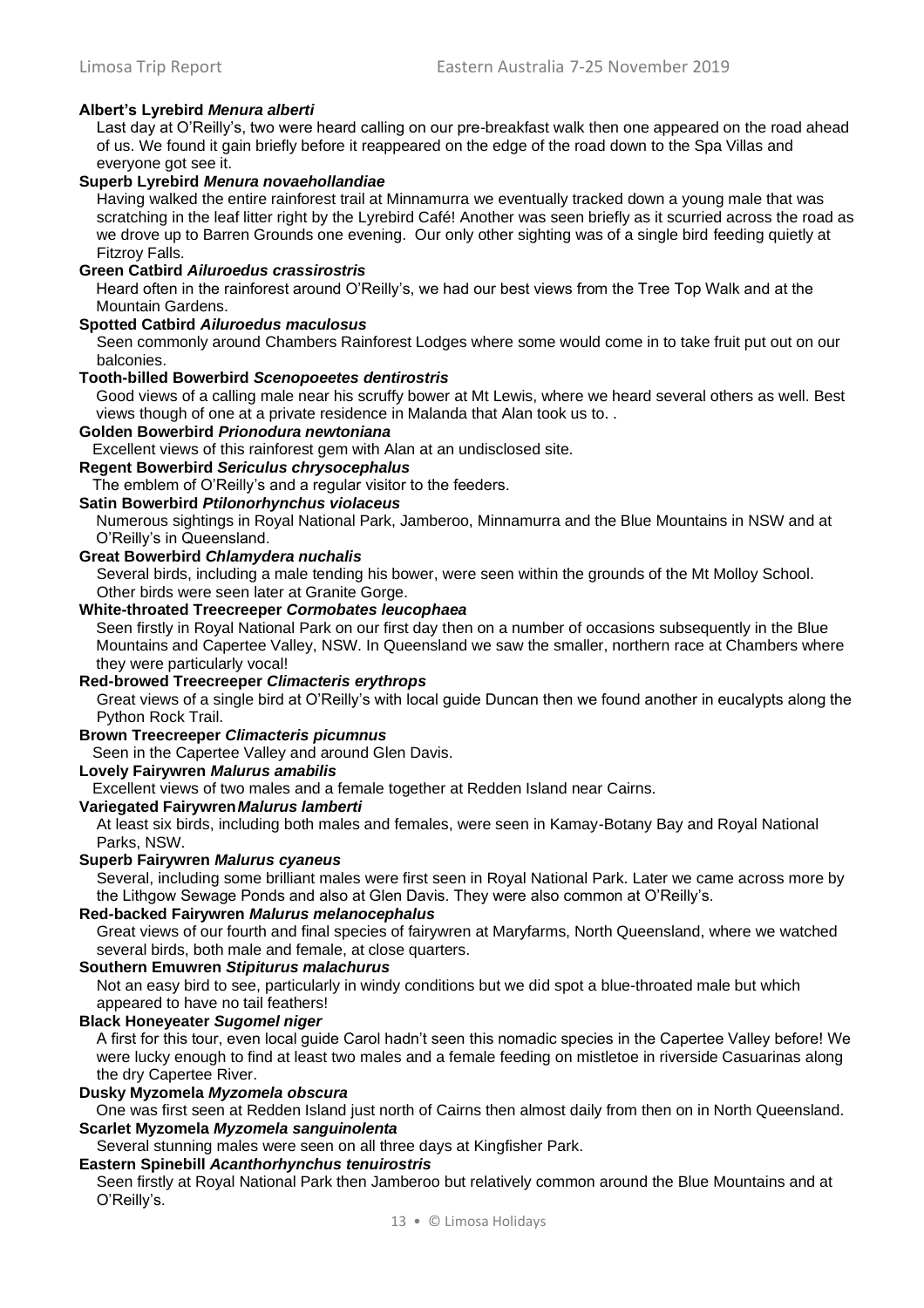# **Banded Honeyeater** *Cissomela pectoralis*

Following a tip-off from Carol Iles at Kingfisher Park, we eventually found one of these uncommon honeyeaters feeding in a flowering eucalypt near the boardwalk at Abattoir Swamp. We also found another at Davies Creek National Park.

### **Brown Honeyeater** *Lichmera indistincta*

Two of these plain yet very loud honeyeaters were seen along the Cairns Esplanade.

#### **New Holland Honeyeater** *Phylidonyris novaehollandiae*

The common honeyeater of southern Australia, seen at Royal National Park, Jamberoo and also at the Mt Tomah Botanic Gardens on our way back to Sydney.

# **White-cheeked Honeyeater** *Phylidonyris niger*

Two birds were feeding in a flowering eucalypt alongside the boardwalk at Abattoir Swamp, near Kingfisher Park in North Queensland.

# **Macleay's Honeyeater** *Xanthotis macleayanus*

Common Tablelands endemic around Kingfisher Park and at Chambers Rainforest Wildlife Lodges.

#### **Little Friarbird** *Philemon citreogularis*

Several were seen moving quickly through vegetation along the causeway at Lake Mitchell.

#### **Helmeted (Hornbill) Friarbird** *Philemon buceroides*

First seen in flowering trees at Redden Island then again at Cattana Wetlands and at Daintree before our morning cruise with Murray.

### **Noisy Friarbird** *Philemon corniculatus*

Seen most days in NSW particularly at Royal National Park and Jamberoo in flowering eucalypts. Also quite common in Queensland at Mt Lewis and Granite Gorge.

# **Blue-faced Honeyeater** *Entomyzon cyanotis*

Three were spotted at Maryfarms in North Queensland where we were looking for bustards. A single juvenile was seen later feeding in a Silky Oak at the Mt Molloy School.

# **Black-chinned Honeyeater** *Melithreptus gularis*

At least five were foraging in eucalypts around Glen Davis in NSW on our early morning walk with Carol.

# **Brown-headed Honeyeater** *Melithreptus brevirostris*

A few came into drink at the water tank on Carol's block in the Capertee Valley.

### **White-throated Honeyeater** *Melithreptus albogularis*

Four were seen firstly at Kingfisher Park then others subsequently at Kingfisher Park.

# **White-naped Honeyeater** *Melithreptus lunatus*

Three were seen feeding in eucalypts high above the creek at Old Ford Reserve, NSW.

# **White-eared Honeyeater** *Nesoptilotis leucotis*

Just the one bird was seen at the Old Ford Reserve in the Megalong Valley, NSW.

#### **Brown-backed Honeyeater** *Ramsayornis modestus*

Two of these migratory honeyeaters were seen at the Cairns Centenary Lakes, where they had their pendulous hanging nests. We also saw several more on at Abattoir Swamp near Kingfisher Park.

### **Little Wattlebird** *Anthochaera chrysoptera*

Very common in the park at Jamberoo and around the Blue Mountains.

### **Red Wattlebird** *Anthochaera carunculata*

Common in NSW, seen often in the Blue Mountains and the Capertee Valley.

# **Bridled Honeyeater** *Bolemoreus frenatus*

At least four were seen at Mt Lewis, particularly near the little pond up from the clearing.

# **Yellow-faced Honeyeater** *Caligavis chrysops*

Fairly common in NSW at the Royal National Park and again at the Old Ford Reserve in the Megalong Valley. Also seen in small numbers at Kingfisher Park.

### **Yellow-tufted Honeyeater** *Lichenostomus melanops*

Hard to find again this year because of the drought but we found two very obliging birds at local guide Carol's bush block in the Capertee Valley.

### **Bell Miner** *Manorina melanophrys*

Near O'Reilly's, local guide Duncan showed us a couple of these amazing sounding honeyeaters. Previously on the trip we had heard others at a colony far below us at the Three Sisters lookout in the Blue Mountains.

# **Noisy Miner** *Manorina melanocephala*

Very common in NSW.

#### **Yellow Honeyeater** *Stomiopera flava*

One was first seen right outside our hotel in Cairns! Others were seen later at Granite Gorge in North Queensland.

# **Varied Honeyeater** *Gavicalis versicolor*

Locally common alongside the mangroves and in trees near the Esplanade in Cairns.

# **Fuscous Honeyeater** *Ptilotula fuscus*

A few were seen around Carol's block in the Capertee Valley.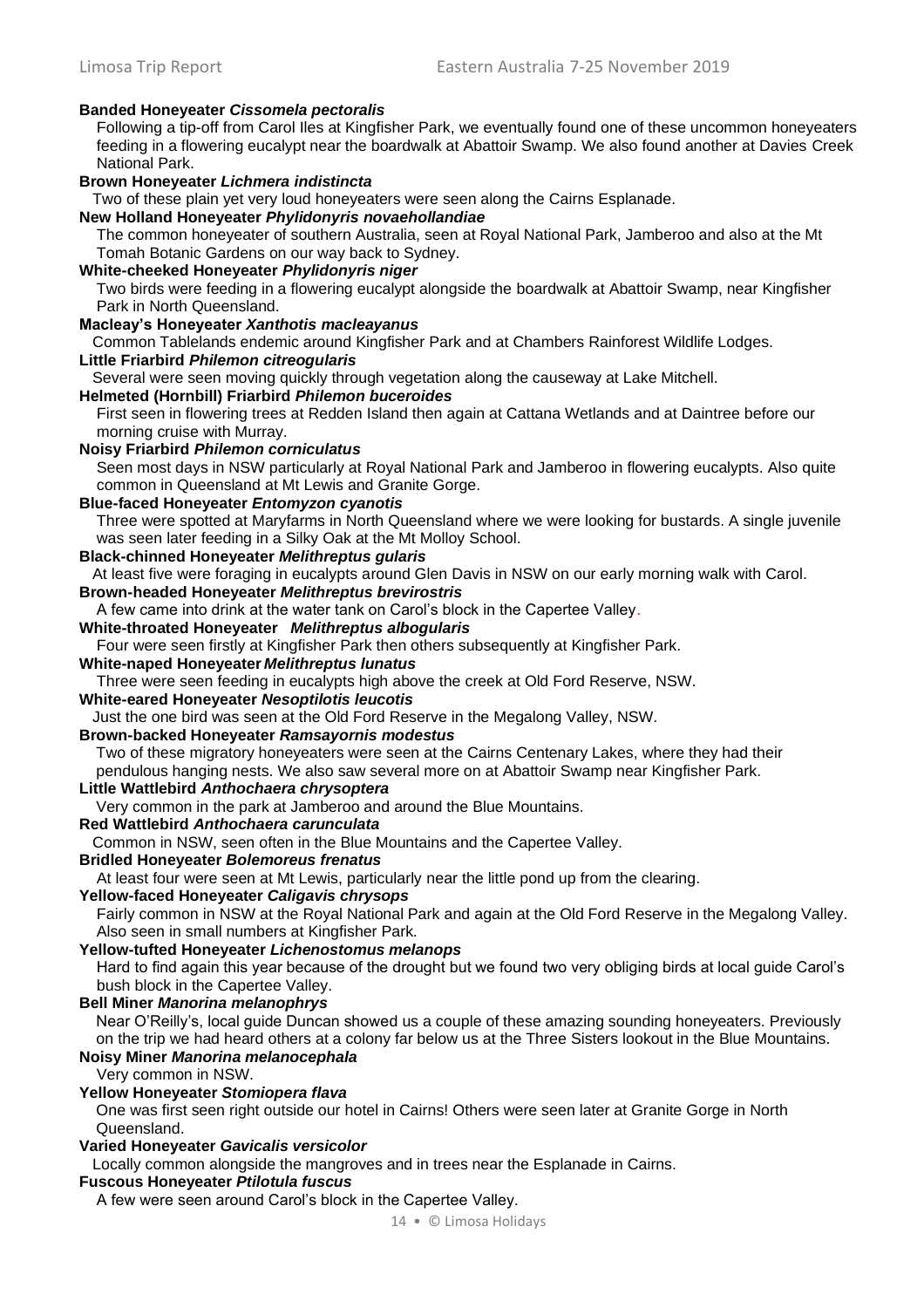# **White-plumed Honeyeater** *Ptilotula penicillatus*

# Very common in the Capertee Valley.

# **Graceful Honeyeater** *Meliphaga gracilis*

Several seen at Kingfisher Park, distinguishable from the similar Yellow-spotted by their clicking call and proportionately longer bill.

**Yellow-spotted Honeyeater** *Meliphaga 15otate*

First seen at Redden Island near Cairns. Many were seen at Daintree, Kingfisher Park and Mt Lewis.

# **Lewin's Honeyeater** *Meliphaga lewinii*

In NSW seen firstly at Royal National Park then at Jamberoo and Minnamurra Rainforest. Very common on both the Atherton Tablelands and at O'Reilly's in Queensland.

# **Spotted Pardalote** *Pardalotus punctatus*

Not easy to find this year, one was seen on our first morning at Botany Bay National Park and another in the Blue Mountains.

# **Striated Pardalote** *Pardalotus striatus*

There was a pair nesting in a fallen tree at Glen Davis, right outside the hotel. Luckily the nest was still accessible to the adult birds. Our host, Adam, was going to wait until the young had departed before removing the tree from across the driveway!

#### **Fernwren** *Oreoscopus gutturalis*

A pair was seen foraging through the undergrowth at Mt Lewis.

# **Yellow-throated Scrubwren** *Sericornis citreogularis*

First seen at Mt Lewis in North Queensland then along the Boardwalk and various other trails at O'Reilly's. **White-browed Scrubwren** *Sericornis frontalis* 

Seen firstly at Botany Bay National Park then again at Minnamurra Rainforest where it appeared to be quite common. Also very common and amazingly tame at O'Reilly's!

# **Large-billed Scrubwren** *Sericornis magnirostra*

Common in rainforest in North Queensland then several more were seen at O'Reilly's.

# **Weebill** *Smicrornis brevirostris*

Our only sighting, possibly because of the drought in NSW, was of a party of just three birds near Maryfarms in North Queensland.

#### **Brown Gerygone** *Gerygone mouki*

Many seen foraging in rainforest in NSW at Minnamurra in NSW. Common also at O'Reilly's in Queensland. **Large-billed Gerygone** *Gerygone magnirostris* 

A couple were seen in the mangroves just north of the Cairns esplanade then later with Murray we saw a few along the Daintree River on our cruise.

# **White-throated Gerygone** *Gerygone olivacea*

A single male with its obvious white throat was seen along the Megalong Rd when we stopped for some wallabies!

#### **Fairy Gerygone** *Gerygone palpebrosa*

We found at least four in flowering shrubs at the Nerada Tea Plantations but trying to get a decent view of them as they raced back and forth proved rather difficult!

### **Mountain Thornbill** *Acanthiza katherina*

Two of these Tablelands endemics was spotted at Mt Lewis, high up in the canopy.

# **Brown Thornbill** *Acanthiza pusilla*

A few were seen firstly at Barren Grounds. Common in the Blue Mountains and also at O'Reilly's.

# **Buff-rumped Thornbill** *Acanthiza reguloides*

Once out into woodland down Duck Creek Road with local O'Reilly's guide, Duncan, we soon found a little flock of six or so of these mid-canopy foragers.

# **Yellow-rumped Thornbill** *Acanthiza chrysorrhoa*

There was a pair outside the Glen Davis Hotel that were nesting in a tree that had fallen across the driveway. **Yellow Thornbill** *Acanthiza nana* 

A couple were seen feeding in a Casuarina in Jamberoo one morning. There were also others seen along the Capertee River.

#### **Striated Thornbill** *Acanthiza lineata*

Fairly common in the Royal National Park and Fitzroy Falls where we saw them foraging in eucalypt canopies. Also at Old Ford Reserve along the Megalong Valley Road where we counted 14 flying out of one tree.

# **White-browed Babbler** *Pomatostomus superciliosus*

Just the one sighting of four birds in the Capertee Valley with local guide, Carol.

### **Australian Logrunner** *Orthonyx temminckii*

Excellent views of these busy forest floor foragers each day at O'Reilly's, the white-throated males and orange-throated females.

### **Chowchilla** *Orthonyx spaldingii*

Great close-up views of three groups at Mt Lewis comprising seven individuals.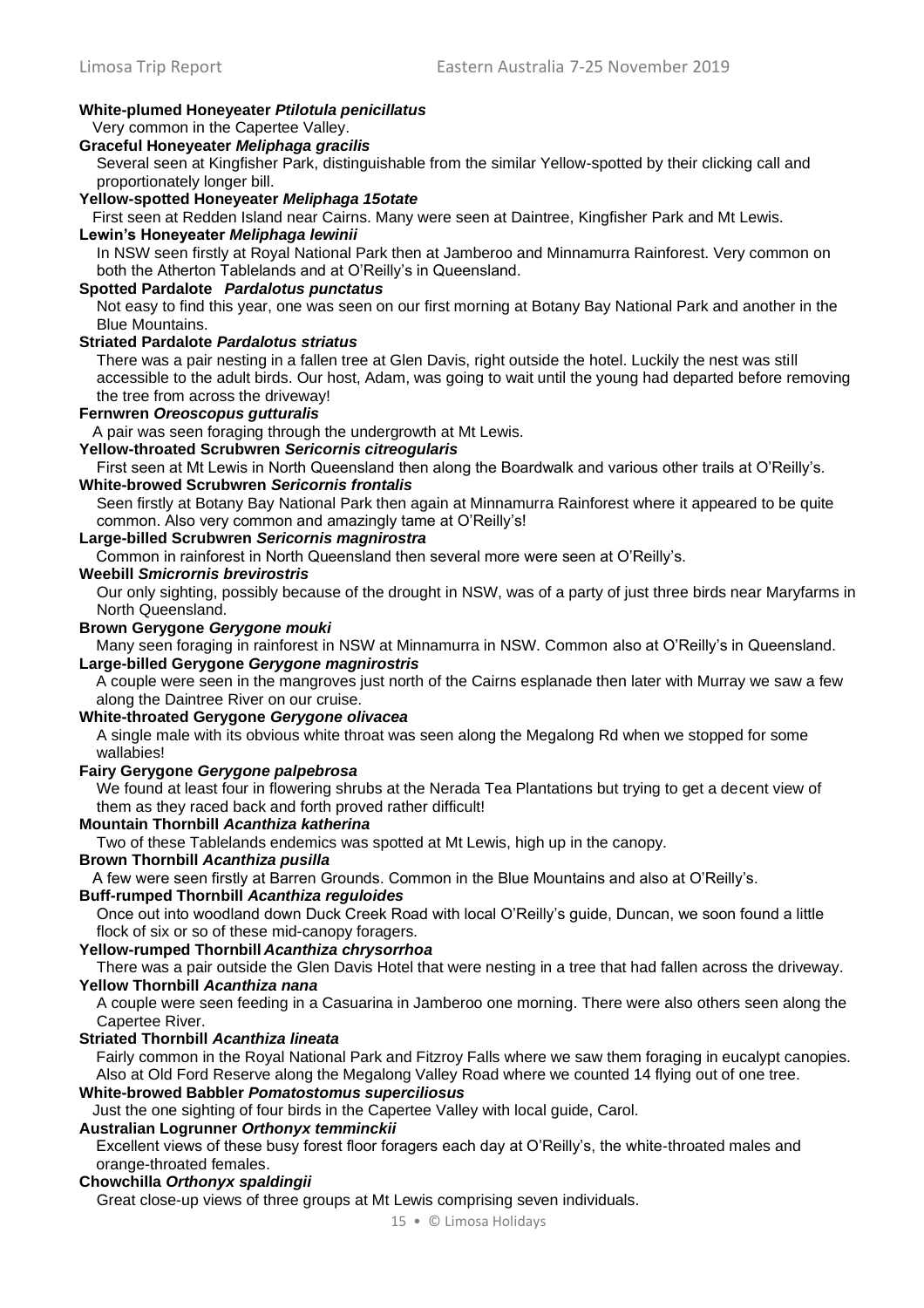# **Eastern Whipbird** *Psophodes olivaceus*

First seen at Royal National Park in NSW then heard frequently after that. Great views also at O'Reilly's where they are incredibly tame.

# **Yellow-breasted Boatbill** *Machaerirhynchus flaviventer*

Excellent views of a single bird along the Jindalba Boardwalk in Daintree National Park where we met a local bird photographer. Later that same day we saw another two by the banks of Bushy Creek at Kingfisher Park. **White-breasted Woodswallow** *Artamus leucorynchus* 

Fairly common around Cairns and the Atherton Tablelands. We also had a couple of them accompany us on the ferry across the Daintree River!

#### **Masked Woodswallow** *Artamus personatus*

Two were with the more numerous White-browed Woodswallows in a mixed flock in the Capertee Valley. **White-browed Woodswallow** *Artamus superciliosus*

Very common in the Capertee Valley.

### **Dusky Woodswallow** *Artamus cyanopterus*

Two birds seen along the Capertee River, NSW.

#### **Black Butcherbird** *Cracticus quoyi*

Seen well at the Centenary Lakes in Cairns and again at Chambers Rainforest Wildlife Lodges.

#### **Grey Butcherbird** *Cracticus torquatus*

First seen in Botany Bay National Park and again in Jamberoo. Better views were had with Duncan at O'Reilly's while we were looking at a Tawny Frogmouth on its nest.

#### **Pied Butcherbird** *Cracticus nigrogularis*

One was seen in the Capertee Valley, NSW then several others at O'Reilly's in southern Queensland.

# **Australian Magpie** *Gymnorhina tibicen*

Reasonably common throughout the more open areas of NSW and Queensland.

# **Pied Currawong** *Strepera graculina*

Very common throughout NSW and at O'Reilly's.

### **Black-faced Cuckooshrike** *Coracina novaehollandiae*

A couple were first seen at Jamberoo on our first morning walk there. Other individuals were seen at a number of places in NSW and Queensland most days.

#### **Barred Cuckooshrike** *Coracina lineata*

Two feeding in a flowering fig tree at Kingfisher Park and three at Lake Eacham on our day out with Alan. **White-bellied Cuckooshrike** *Coracina papuensis* 

A single bird was first seen at the Cattana Wetlands just after everyone had piled back into the bus! Other single birds were seen at a number of locations around the Tablelands in North Queensland.

#### **Common Cicadabird** *Coracina tenuirostris*

We had one at Royal National Park that did several flybys but wouldn't perch for a good view! We also saw one along the Daintree River with Murray but best views were of a single male high up in a tree next to the orchard at Kingfisher Park.

### **White-winged Triller** *Lalage tricolor*

At least three were spotted in the Capertee Valley in NSW, including one male that perched obligingly for us at Glen Alice. Later on a par was seen foraging along the causeway at Lake Mitchell in North Queensland

# **Varied Triller** *Lalage leucomela*

One was seen from the Madya Boardwalk in Daintree National Park and another at Kingfisher Park.

### **Crested Shrike-tit** *Falcunculus frontatus*

Good views of two birds in the Capertee Valley with local guide Carol. Another was spotted along the Python Rock Trail at O'Reilly's.

#### **Grey Whistler** *Pachycephala simplex*

Frustratingly close but always at the top of the rainforest, the sound of this songster soon became an "earworm", as at least one bird called repetitively around Kingfisher Park but never showed itself!

#### **Australian Golden Whistler** *Pachycephala pectoralis*

A male was first seen in Royal National Park, then a female at Minnamurra Rainforest. Further sightings were in both NSW and North Queensland and also at O'Reilly's.

#### **Rufous Whistler** *Pachycephala rufiventris*

Seen frequently in NSW, firstly in Botany Bay Royal National Park. Common at Barren Grounds and in the Capertee Valley. Also seen at Lake Mitchell and Davies Creek in North Queensland

#### **Bower's Shrikethrush** *Colluricincla boweri*

Excellent views of two birds with Alan at Lake Barrine.

**Little Shrikethrush Colluricincla** *megarhyncha* 

Individuals seen each day at Kingfisher Park especially around the orchard and at Chambers.

# **Grey Shrikethrush** *Colluricincla harmonica*

First seen at Royal National Park on our first morning. Elsewhere, mostly individuals seen at Barren Grounds in NSW and also at O'Reilly's.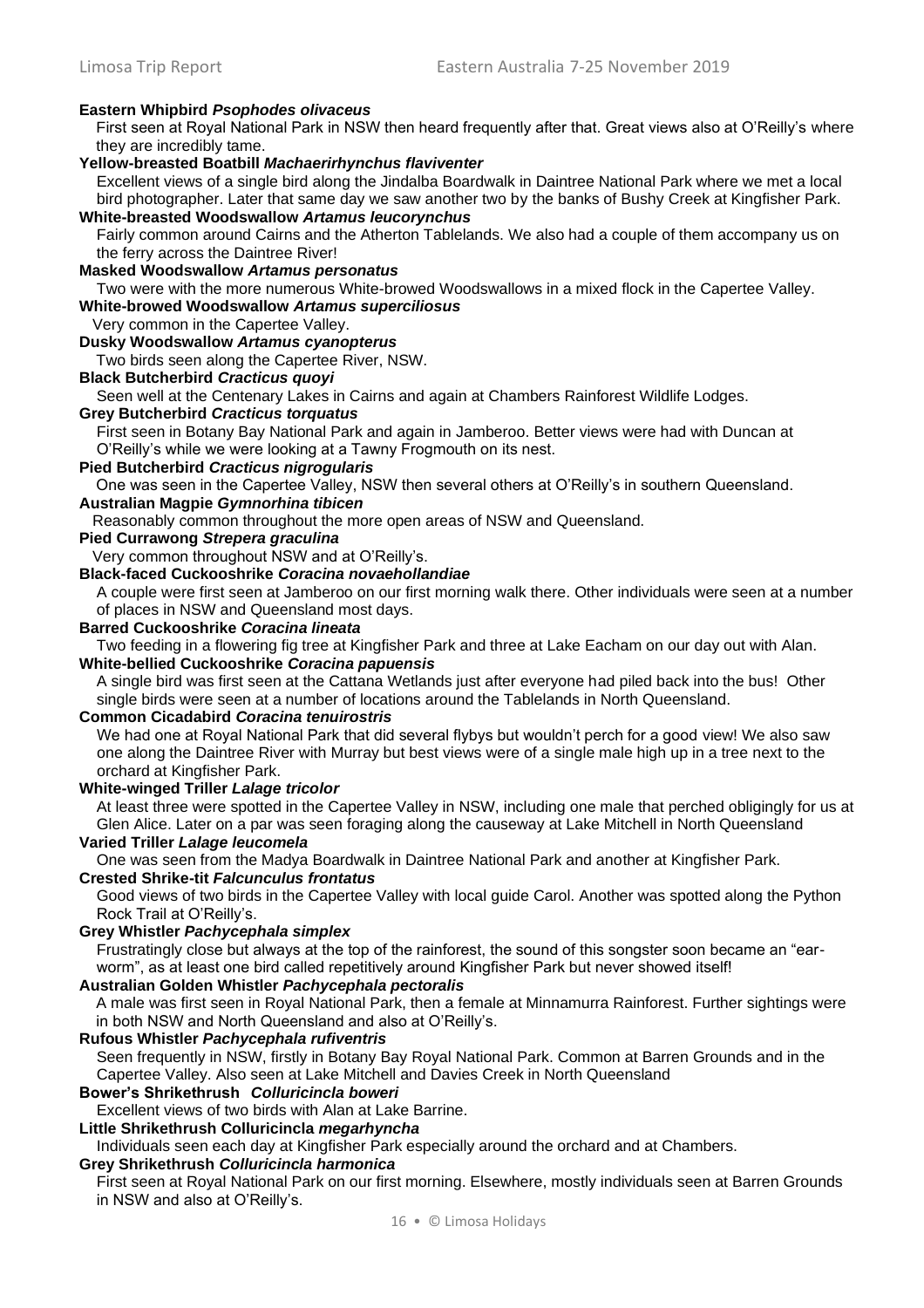# **Australasian Figbird** *Sphecotheres vieilloti*

Several seen feeding in the Silky Oaks near Jamberoo. Common also throughout north Queensland.

# **Olive-backed Oriole** *Oriolus sagittatus*

Several individuals seen at a number of places in NSW including Jamberoo and the Capertee Valley.

# **Green Oriole** *Oriolus flavocinctus*

Frequent around Cairns including at the Esplanade. Also along the Daintree River on our cruise with Murray. **Spangled Drongo** *Dicrurus bracteatus* 

At least four were first seen at Cattana Wetlands then commonly throughout North Queensland and at O'Reilly's.

# **Willie-wagtail** *Rhipidura leucophrys*

Very common throughout.

### **Northern Fantail** *Rhipidura rufiventris*

Great sighting of a single individual of this bird in the carpark at Abattoir Swamp as we prepared to walk down to the hide.

#### **Grey Fantail** *Rhipidura albiscapa*

Moderately common throughout the tour.

#### **Rufous Fantail** *Rhipidura rufifrons*

First views of single birds at Barren Grounds and Minnamurra in NSW. Good views also of a couple of birds at Redden Island near Cairns and then at least three birds were seen at O'Reilly's.

# **Spectacled Monarch** *Monarcha trivirgatus*

Fairly common at Kingfisher Park.

# **Black-faced Monarch** *Monarcha melanopsis*

First seen at Minnamurra in NSW. Also seen in the rainforest at Kingfisher Park and later at O'Reilly's in Queensland.

# **White-eared Monarch***Carterornis leucotis*

Duncan thought that Charlie's waterhole, a few kilometres down the mountain from O'Reilly's, was our best bet for this species but even he was surprised how quickly we found one there!

# **Pied Monarch** *Arses kaupi*

Great sighting of a single bird at Kingfisher Park.

# **Magpie-lark** *Grallina cyanoleuca*

Very common, seen nearly every day throughout.

# **Leaden Flycatcher** *Myiagra rubecula*

Four individual sightings, all in North Queensland at Kingfisher Park and O'Reilly's.

# **Shining Flycatcher** *Myiagra alecto*

Excellent views of both males and females nesting on the Daintree River cruise with Murray and again later that day in the Daintree National Park.

#### **Restless Flycatcher** *Myiagra inquieta*

A couple of birds were seen well in the Capertee Valley in NSW with local guide Carol.

# **Torresian Crow** *Corvus orru*

The common corvid seen in Brisbane and at O'Reilly's.

# **Little Raven** *Corvus mellori*

Several were seen at the Lithgow Sewage Ponds and around Lake Wallace in NSW.

# **Australian Raven** *Corvus coronoides*

The common corvid of Sydney and the Blue Mountains.

# **White-winged Chough** *Corcorax melanorhamphos*

One was first seen at the Old Ford Reserve along the Megalong Valley Rd. Several more were around the Capertee Valley and particularly Glen Davis on our walk before breakfast.

### **Paradise Riflebird** *Ptiloris paradiseus*

Seen both days at O'Reilly's and particularly well in the Mountain Gardens where a couple of females or young birds were foraging down low.

#### **Victoria's Riflebird** *Ptiloris victoriae*

Excellent views of several birds at Chambers and also at a private residence in Malanda that Alan took us to. **Pale-yellow Robin** *Tregellasia capito* 

Fairly common in rainforest at Kingfisher Park and Chambers Rainforest Lodges.

### **Eastern Yellow Robin** *Eopsaltria australis*

First seen at Botany Bay National Park then at a number of locations in NSW including Minnamurra Rainforest, Fitzroy Falls and in the Capertee Valley. They were also very common at O'Reilly's.

# **Mangrove Robin** *Peneoenanthe pulverulenta*

Good views of a pair at the edge of the mangroves near the Cairns foreshore.

# **White-browed Robin** *Poecilodryas superciliosa*

Great views of a single bird near the parking area at Davies Creek National Park, where we had seen one on a previous tour ten years earlier!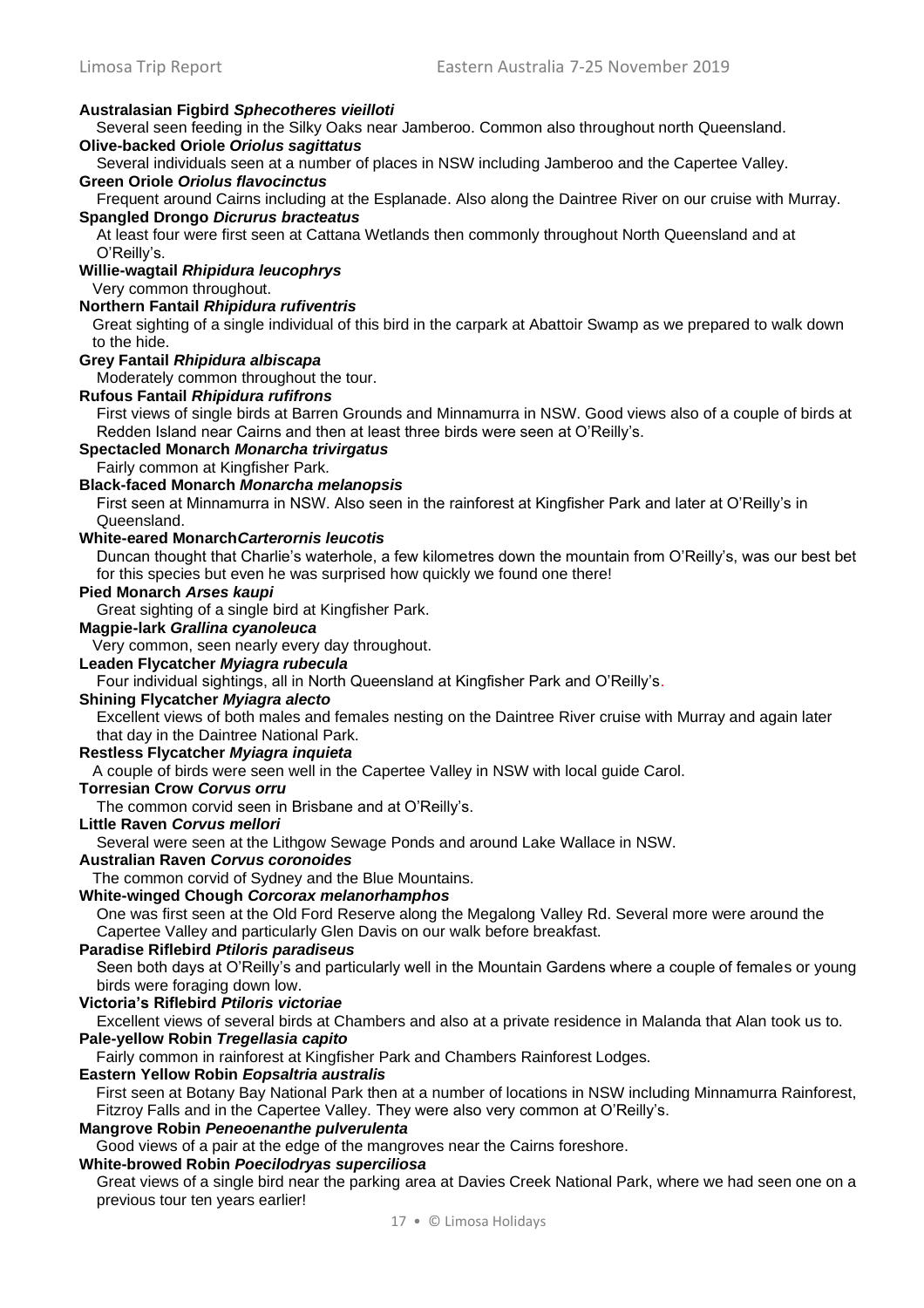#### **Grey-headed Robin** *Heteromyias cinereifrons*

Individual birds were seen briefly on the walk up Mt Lewis. They were also fairly common at Chambers Rainforest Lodges.

# **Lemon-bellied Flyrobin** *Microeca flavigaster*

A single sighting of just one bird that perched obligingly for us at Kingfisher Park on our first afternoon there. **Jacky Winter** *Microeca fascinans* 

Good views of two of these flycatchers in the Capertee Valley on our day out with Carol.

# **Rose Robin** *Petroica rosea*

At least two or three brilliantly coloured males were seen at O'Reilly's.

#### **Scarlet Robin** *Petroica boodang*

A fortuitous find of a pair of these robins at a dog exercise park in Blackheath after we were forced to find alternative sites because of the bushfire warning!

#### **Red-whiskered Bulbul** *Pycnonotus jocosus*

A couple of these introduced birds were first seen at Jamberoo in the Southern Highlands one morning. Another was seen later at the Lithgow Water Treatment Works.

#### **Welcome Swallow** *Hirundo neoxena*

Common throughout the trip.

### **Fairy Martin** *Petrochelidon ariel*

Several birds were seen soaring in association with Tree Martins over Wentworth Falls Lake in NSW.

# **Tree Martin** *Petrochelidon nigricans*

Several birds were seen soaring in association with Fairy Martins over Wentworth Falls Lake. Also seen around the Capertee Valley in NSW and the Tablelands and O'Reilly's in Queensland.

# **Australian Reed Warbler** *Acrocephalus australis*

Very common at Lake Wallace, NSW.

# **Rufous Songlark** *Cincloramphus mathewsi*

Just a single bird seen at Lake Wallace this year.

# **Golden-headed Cisticola** *Cisticola exilis*

One was seen on a fence at Maryfarms in North Queensland.

#### **Silver-eye** *Zosterops lateralis*

Three birds seen firstly at Jamberoo. Also at a number of places in North Queensland including the orchard at Kingfisher Park and at O'Reilly's.

### **Metallic Starling** *Aplonis metallica*

Very common around Cattana Wetlands, Kingfisher Park and along the Daintree River where they were nesting in huge colonies.

#### **Common Myna** *Acridotheres tristis*

Seen most days but fortunately still not at O'Reilly's.

#### **Common Starling** *Sturnus vulgaris*

Common in NSW.

#### **Russet-tailed Thrush** *Zoothera heinei*

A couple of birds were seen along the Border Track and also the Python Rock Track at O'Reilly's.

#### **Bassian Thrush** *Zoothera lunulata*

Great views of single birds at Minnamurra and Fitzroy Falls in NSW.

# **Common Blackbird** *Turdus merula*

One seen briefly from outside the Blackheath Rhododendron Gardens in the Blue Mountains.

# **Mistletoebird** *Dicaeum hirundinaceum*

Both male and female were seen firstly in the Capertee Valley. Reasonably common in North Queensland where they were seen most days.

#### **Olive-backed Sunbird** *Cinnyris jugularis*

Our first sighting was of a male and a female at the Cattana Wetlands in North Queensland. Great views also at Kingfisher Park and very common at Redden Island in North Queensland.

#### **House Sparrow** *Passer domesticus*

Common in NSW and around Cairns.

# **Diamond Firetail** *Stagonopleura guttata*

A single bird was seen in the Capertee Valley with local guide, Carol.

# **Red-browed Finch** *Neochmia temporalis*

First seen around Jamberoo in NSW but it wasn't until we got to Kingfisher Park that we saw large numbers of these native finches. They were also extremely common at O'Reilly's.

### **Crimson Finch** *Neochmia phaeton*

A first for this tour, we saw a couple of these native finches, including a bright male at Cattana Wetlands, Cairns.

#### **Zebra Finch** *Taeniopygia guttata*

Four were seen in the Capertee Valley near the Capertee River on our day there with Carol.